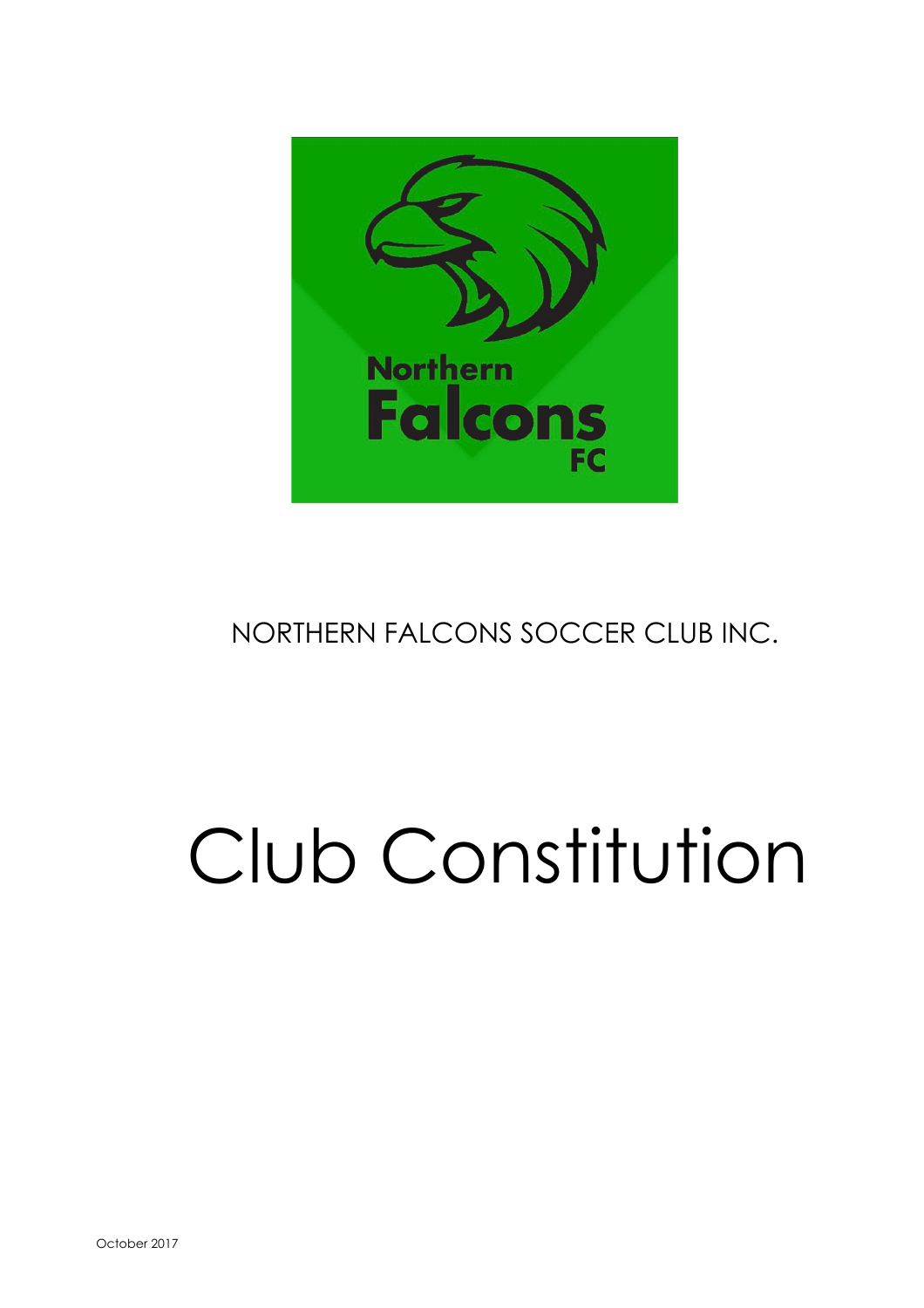## **Constitution**

| $\mathbf{1}$ | <b>Purposes of Club</b>                                       | 1                       |
|--------------|---------------------------------------------------------------|-------------------------|
|              |                                                               |                         |
| 1.1          | Purposes                                                      |                         |
| 1.2          | Alteration of purposes and Constitution                       | 1                       |
| $\mathbf 2$  | Income and payments                                           | 1                       |
| 2.1          | Application of income                                         | 1                       |
| 2.2          | No dividends, bonus or profit to be paid to Members           | 1                       |
| 2.3          | Payments in good faith                                        | $\overline{2}$          |
| $\mathbf{3}$ | Membership                                                    | $\mathbf 2$             |
| 3.1          | <b>Ongoing Membership</b>                                     | 2                       |
| 3.2          | Members                                                       | $\overline{\mathbf{c}}$ |
| 3.3          | Duration of membership                                        | $\overline{2}$          |
| 3.4          | Members admitted to membership                                | $\overline{2}$          |
| 3.5          | <b>Admission of Members</b>                                   | 3                       |
| 3.6          | Ceasing to be a Member                                        | 4                       |
| 3.7          | No claim against the Club                                     | 4                       |
| 3.8          | Limited liability<br>Members subscriptions                    | 4                       |
| 3.9<br>3.10  | Register of Members                                           | 4<br>4                  |
|              |                                                               |                         |
| 4            | <b>General meetings</b>                                       | 5                       |
| 4.1          | Annual general meeting                                        | 5                       |
| 4.2          | Power to convene general meeting                              | 5                       |
| 4.3          | Use of technology at general meetings                         | 5                       |
| 4.4          | Notice of general meeting                                     | 5                       |
| 4.5          | Directors entitled to attend general meetings                 | 6                       |
| 4.6          | Non-receipt of notice                                         | 6                       |
| 5            | Proceedings at general meetings                               | 6                       |
| 5.1          | Number for a quorum                                           | 6                       |
| 5.2          | Requirement for a quorum                                      | 6                       |
| 5.3          | Quorum and time                                               | 6                       |
| 5.4          | Adjourned meeting                                             | 6                       |
| 5.5          | President to preside over general meetings                    | 6                       |
| 5.6<br>5.7   | Conduct of general meetings                                   | 7                       |
| 5.8          | Adjournment of general meeting<br>Notice of adjourned meeting | 7<br>7                  |
| 5.9          | Questions decided by majority                                 | 7                       |
| 5.10         | Equality of votes casting vote for chairman                   | 7                       |
| 5.11         | Declaration of results                                        | 8                       |
| 5.12         | Poll                                                          | 8                       |
| 5.13         | Objection to voting qualification                             | 8                       |
| 5.14         | Chairman to determine any poll dispute                        | 8                       |
| 6            | <b>Voting rights of Members</b>                               | 9                       |
| 6.1          | Votes on show of hands                                        | 9                       |
| 6.2          | Votes on a poll                                               | 9                       |
| 6.3          | Proxy voting                                                  | 9                       |
| 7            | FFA and FFV                                                   | 9                       |
| 7.1          | Constitution                                                  | 9                       |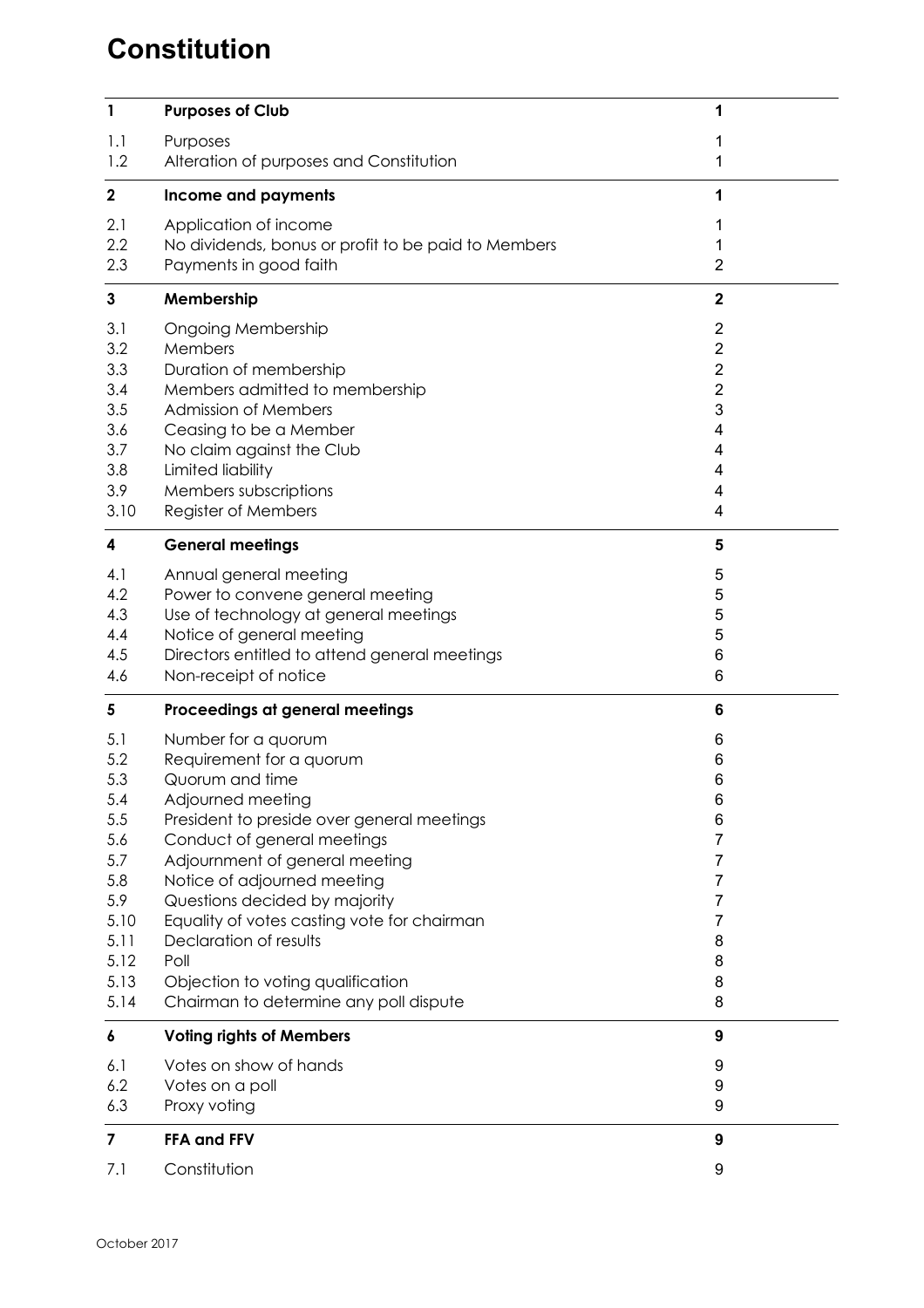| 7.2               | Enforcement of rules                                                                                                                                          | 10                   |
|-------------------|---------------------------------------------------------------------------------------------------------------------------------------------------------------|----------------------|
| 7.3               | Disputes                                                                                                                                                      | 10                   |
| 8                 | <b>Patrons and Life Members</b>                                                                                                                               | 11                   |
| 8.1<br>8.2<br>8.3 | Appointment and removal of Patrons<br><b>Rights of Patrons</b><br>8.2.1<br>Liquor License - members & guests' requirements<br>Eligibility for Life Membership | 11<br>11<br>11<br>11 |
| 8.4               | Nomination requirements                                                                                                                                       | 11                   |
| 8.5               | Admission to Life Membership                                                                                                                                  | 12                   |
| 8.6               | <b>Rights of Life Members</b>                                                                                                                                 | 12                   |
| 9                 | <b>Directors</b>                                                                                                                                              | 12                   |
| 9.1               | Number of Directors                                                                                                                                           | 12                   |
| 9.2               | Elections                                                                                                                                                     | 13                   |
| 9.3               | Term of office                                                                                                                                                | 13                   |
| 9.4               | Maximum term of office                                                                                                                                        | 13                   |
| 9.5               | Casual vacancy                                                                                                                                                | 13                   |
| 9.6               | <b>Remuneration of Directors</b>                                                                                                                              | 13                   |
| 9.7               | Vacation of office                                                                                                                                            | 14                   |
| 9.8               | Directors to be bound by Club, FFV and FFA Rules                                                                                                              | 14                   |
| 10                | <b>Powers and duties of Directors</b>                                                                                                                         | 14                   |
| 10.1              | Ongoing appointment as Directors                                                                                                                              | 14                   |
| 10.2              | Directors to manage Club                                                                                                                                      | 14                   |
| 10.3              | Minutes                                                                                                                                                       | 15                   |
| 10.4              | Signing Cheques and other negotiable instruments                                                                                                              | 15                   |
| 11                | <b>Proceedings of Directors</b>                                                                                                                               | 15                   |
| 11.1              | Directors meetings                                                                                                                                            | 15                   |
| 11.2              | Questions decided by majority                                                                                                                                 | 15                   |
| 11.3              | Chairman's casting vote                                                                                                                                       | 15                   |
| 11.4              | Quorum                                                                                                                                                        | 15                   |
| 11.5              | Effect of vacancy                                                                                                                                             | 15                   |
| 11.6              | Director attending and voting by proxy                                                                                                                        | 15                   |
| 11.7              | Convening meetings                                                                                                                                            | 16                   |
| 11.8              | President to preside at Directors' meeting                                                                                                                    | 16                   |
| 11.9              | Committees                                                                                                                                                    | 16                   |
| 11.10             | Powers delegated to Committees                                                                                                                                | 16                   |
| 11.11             | Committee meetings                                                                                                                                            | 16                   |
| 11.12             | Circulating resolutions                                                                                                                                       | 16                   |
| 11.13             | Validity of acts of Directors                                                                                                                                 | 16                   |
| 11.14             | Conflicts of interest                                                                                                                                         | 16                   |
| 12                | <b>Secretary</b>                                                                                                                                              | 17                   |
|                   |                                                                                                                                                               |                      |
| 12.1              | Election and Appointment of Secretary                                                                                                                         | 17                   |
| 12.2              | Vacation in office of Secretary                                                                                                                               | 17                   |
| 12.3              | Powers, duties and authorities of Secretary                                                                                                                   | 17                   |
| 13                | <b>By-laws</b>                                                                                                                                                | 17                   |
| 13.1              | Making and amending By-laws                                                                                                                                   | 17                   |
| 13.2              | Effect of By-law                                                                                                                                              | 17                   |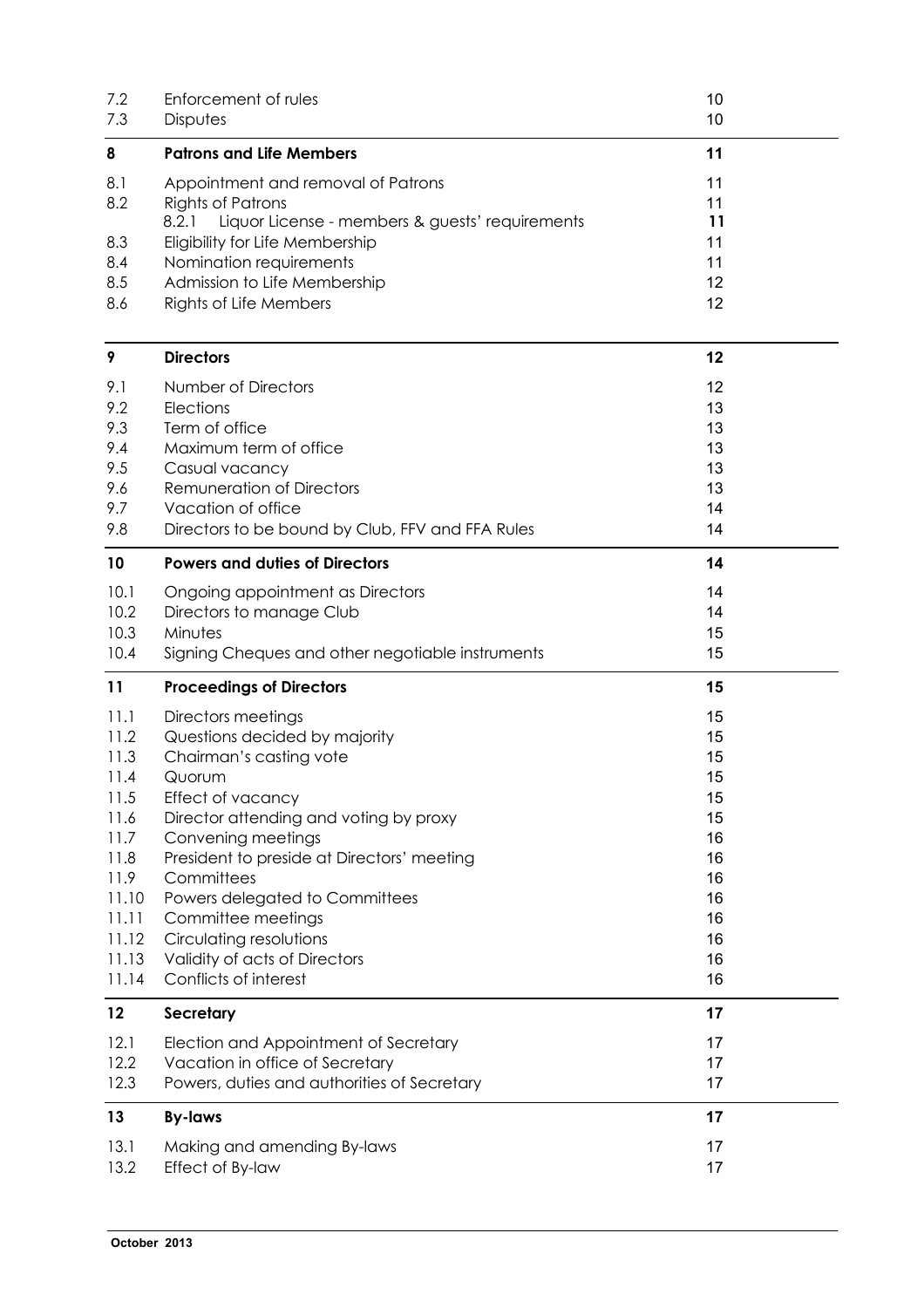| 14                                                   | <b>Seals</b>                                                                                                               | 18                                     |
|------------------------------------------------------|----------------------------------------------------------------------------------------------------------------------------|----------------------------------------|
| 14.1<br>14.2                                         | Safe custody of common seals<br>Use of common seal                                                                         | 18<br>18                               |
| 15                                                   | <b>Funds</b>                                                                                                               | 18                                     |
| 15.1<br>15.2                                         | Source of Funds<br>Funds management                                                                                        | 18<br>18                               |
| 16                                                   | Inspection and copying of and access to records                                                                            | 18                                     |
| 16.1<br>16.2<br>16.3                                 | Inspection by Members<br>Right of a Member to inspect, copy or access documents<br>Custody of documents                    | 18<br>18<br>19                         |
| 17                                                   | <b>Service of documents</b>                                                                                                | 19                                     |
| 17.1<br>17.2<br>17.3<br>17.4<br>17.5                 | Document includes notice<br>Methods of service<br>Methods of service on the Club<br>Post<br>Fax or electronic transmission | 19<br>19<br>19<br>19<br>19             |
| 18                                                   | Indemnity                                                                                                                  | 20                                     |
| 18.1<br>18.2                                         | Indemnity of office holders<br>Insurance                                                                                   | 20<br>20                               |
| 19                                                   | Winding up                                                                                                                 | 20                                     |
| 19.1<br>19.2                                         | Contributions of Members on winding up<br>Excess property on winding up                                                    | 20<br>21                               |
| 20                                                   | <b>Financial statements</b>                                                                                                | 21                                     |
| 21                                                   | <b>Disciplining of members</b>                                                                                             | 21                                     |
| 21.1<br>21.2<br>21.3<br>21.4<br>21.5                 | Introduction<br>Judiciary Panel<br>Proceedings<br>Penalties<br><b>Effect of Penalty</b>                                    | 21<br>21<br>22<br>24<br>24             |
| 22                                                   | Definitions and interpretation                                                                                             | 24                                     |
| 22.1<br>22.2<br>22.3<br>22.4<br>22.5<br>22.6<br>22.7 | Definitions<br>Interpretation<br>Corporations Act<br>Headings<br>"Include" etc.<br>Powers<br>Purposes                      | 24<br>26<br>27<br>27<br>27<br>27<br>27 |
|                                                      | <b>APPENDIX 1 – APPLICATION FOR MEMBERSHIP OF NORTHERN FALCONS SC INC</b>                                                  | 28                                     |
| <b>APPENDIX 2 – FORM OF APPOINTMENT OF PROXY</b>     |                                                                                                                            | 29                                     |
| (For use at a directors' meeting only)               |                                                                                                                            | 29                                     |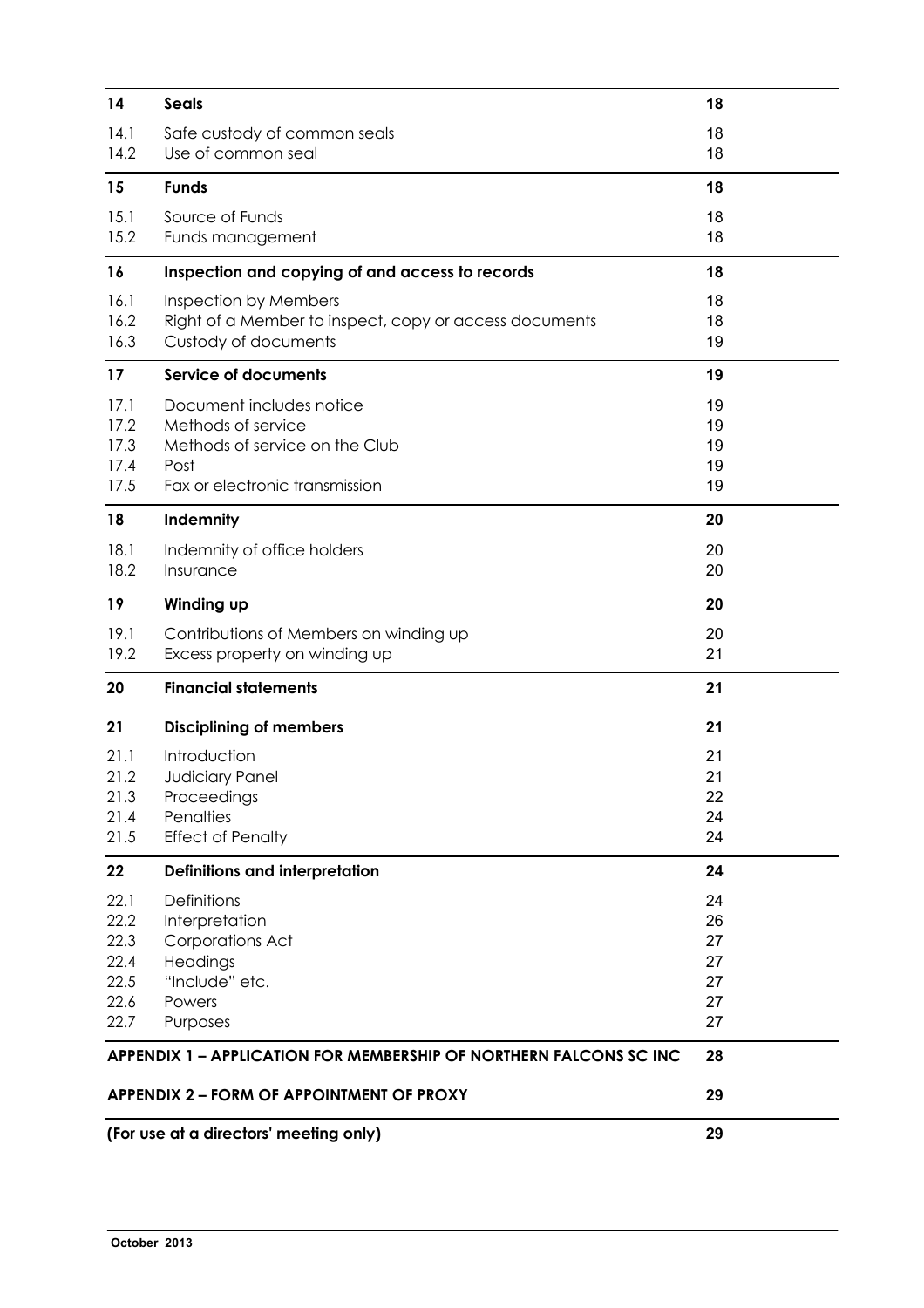## **1 Purposes of Club**

## **1.1 Purposes**

The purposes for which the Club is established are to:

- (a) be the member Club of FFA and to comply with the constitution and bylaws of FFA and FFV;
- (b) prevent infringement of the constitution and by-laws of FFA and FFV and protect Football from abuse;
- (c) foster friendly relations among the officials and players of Football by encouraging Football games;
- (d) prevent racial, religious, gender or political discrimination or distinction among Football players;
- (e) promote, provide for, regulate and ensure effective management of Football competitions, tournaments and games under the control of or authorized by the Club;
- (f) co-operate with FFA, FFV and other bodies in the promotion and development of, or otherwise in relation to, Football, the Statutes and Regulations and the Laws of the Game;
- (g) facilitate the provision and maintenance of grounds, playing fields, materials, equipment and other facilities for Football; and
- (h) act in the best interests of the Club and Football.

To avoid doubt, the Club may engage in trade or trading activities consistent with these purposes.

## **1.2 Alteration of purposes and Constitution**

Subject to **rule 7.1**, an addition, amendment or alteration of the purposes in **rule 1.1** or of any other rule contained in this Constitution must be approved by Special Resolution.

## **2 Income and payments**

## **2.1 Application of income**

All the Club's profits (if any), other income and property, however derived, must be applied only to promote its purposes.

## **2.2 No dividends, bonus or profit to be paid to Members**

None of the Club's profits or other income or property may be transferred to the Members, directly or indirectly, by any means.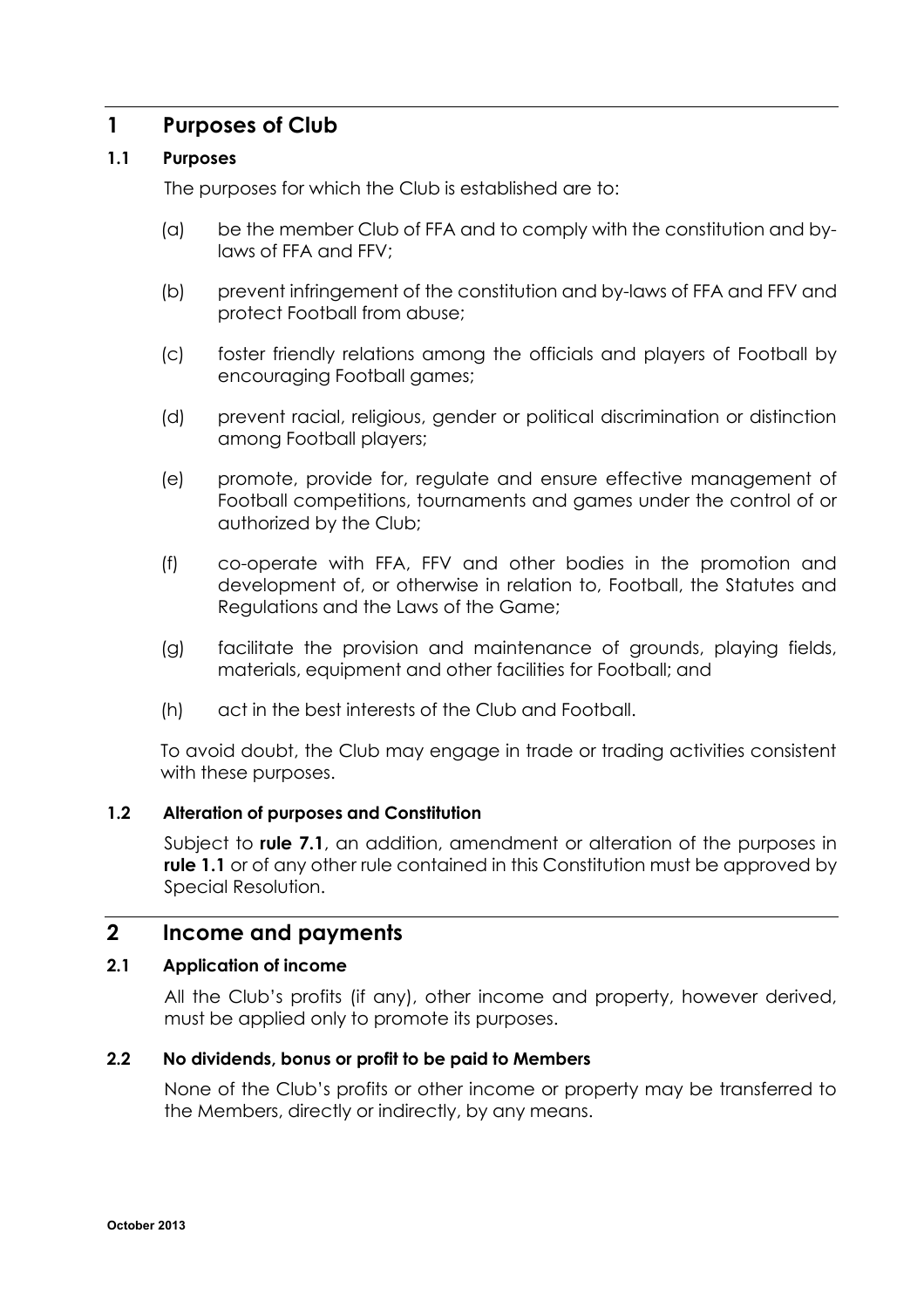## **2.3 Payments in good faith**

Subject to **rule 9.6**, **rule 2.2** does not prevent the payment in good faith to an officer or Member, to a firm of which an officer or Member is a partner or to a Club of which an officer or Member is a director, member or shareholder:

- (a) of remuneration for services to the Club;
- (b) for goods supplied to the Club in the ordinary course of business;
- (c) of interest on money borrowed from them by the Club at a rate not exceeding the rate fixed for the purposes of this **rule 2.3** by the Club in general meeting; or
- (d) of reasonable rent for premises let by them to the Club.

## **3 Membership**

## **3.1 Ongoing Membership**

Those persons who were members of the Club immediately prior to the approval of this Constitution shall continue to be Members of the Club in accordance with **rule 3.2**. The Association must have at least 5 members.

## **3.2 Members**

The Members of the Club shall consist of:

- (a) Life Members, who subject to this Constitution, shall have the rights set out in **rule 8.6**;
- (b) Ordinary Members over 18 years of age who, subject to thisConstitution, shall have the right to be present, debate and vote at General Meetings;
- (c) Social Members over 18 years of age being persons other than Ordinary Members who are interested in promoting the Club but who do not participate in the playing activities (including in the role of player, coach or official) of the Club and who shall not be entitled to be present, debate and vote at General Meetings; and
- (d) Junior Members under the age of 18 years who, subject to this Constitution, are not entitled to hold any office, but shall have the right to be present, debate and vote at General Meetings through theJunior Member's parent or legal guardian.

## **3.3 Duration of membership**

A person admitted to membership under **rule 3.2** will cease to be a Member according to this Constitution and the By-laws.

## **3.4 Members admitted to membership**

The Club must procure that each Member admitted to membership agrees to be bound by and observe:

(a) This Constitution;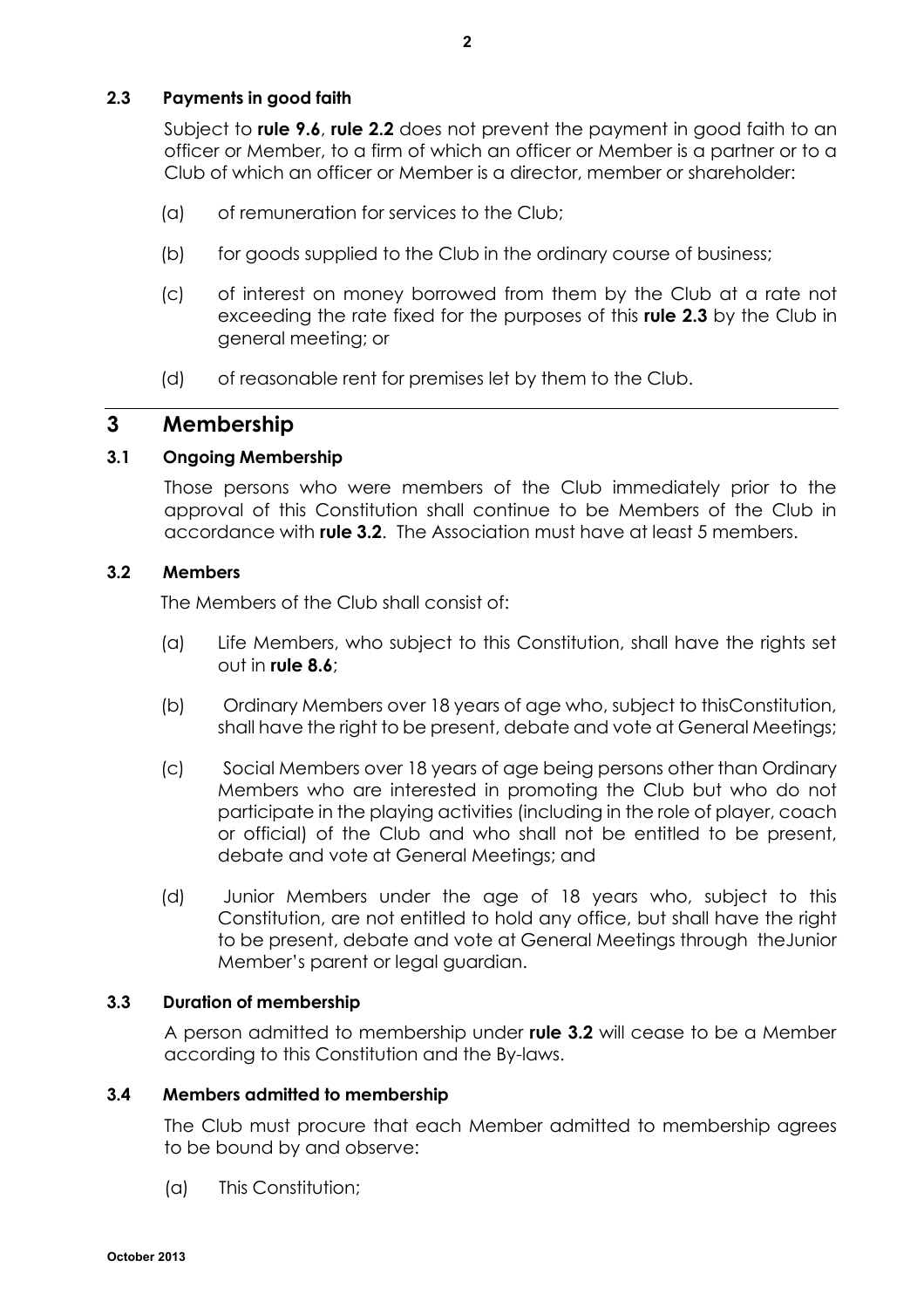- (b) The Laws of the Game;
- (c) The Statutes and Regulations and those of the By-Laws expressed to apply to or in relation to Members;
- (d) The Statutes and Regulations and the constitutions and by-laws of FFA and FFV as enforced from time to time;
- (e) The FFV Codes of Behaviour and Rules of Competition, as amended from time to time; and
- (f) The FFA Code of Conduct, as amended from time to time,

subject always to the application of the established order of precedence set out in **rule 22.2(a)(iv)**.

## **3.5 Admission of Members**

An individual ("applicant") must either:

- (a) self-register and pay the appropriate fee (if any) through the approved FFV registration system (online or otherwise), which registration process includes the applicant agreeing to become a Member of the Club and be bound by this Constitution, the By-laws and the Statutes, Regulations, applicable Codes of Conduct and Behaviour and Rules ofCompetition (of FFA, FFV and the Club, as applicable); or
- (b) apply for membership of the Club by application in writing (in the form set out in **Appendix 1** or a form which incorporates the applicant's agreement to the details set out in **Appendix 1**), accompanied by the appropriate fee (if any) and submitted by the applicant or his/her nominated representative and lodged with the Club.

Before admission as a Member, an applicant must complete the approved FFV self-registration process (online or otherwise) or a written application which includes an agreement to be bound by this Constitution, the By-laws and the Statutes, Regulations, applicable Codes of Conduct and Behaviour and Rules of Competition (of FFA, FFV and the Club, under **rule 3.4** as applicable).

Subject to the above and to the prior or concurrent completion of any additional Club membership requirement (if any) which are consistent with the requirements of the approved FFV registration process, the applicant becomes a Member of the Club:

(c) from the time of completion of the approved FFV registration process (online or otherwise and including payment), whether by selfregistration or registration or approval by a Club official, unless the applicant's application for registration or Club membership is validly refused by the Club including in accordance with the National Competition Regulations; or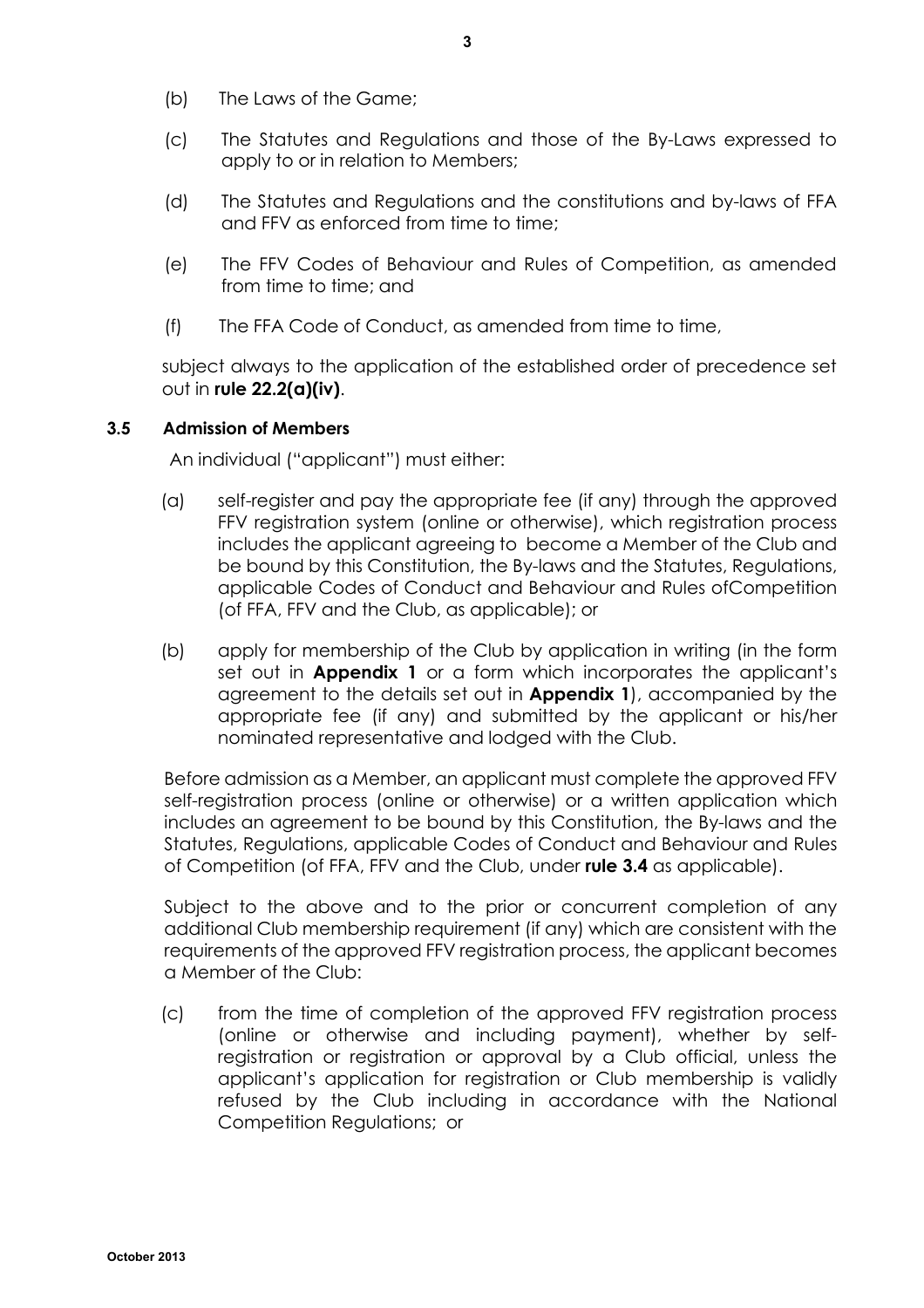(d) if there is no applicable FFV registration process for a particular category of membership, at the time of approval of the membership application by the Directors or the Club as required.

Life membership is awarded in accordance with **rule 8**.

## **3.6 Ceasing to be a Member**

Subject to **clause 3.3**, a person ceases to be a Member on:

- (a) Resignation, by notice to the Club in writing;
- (b) death;
- (c) becoming bankrupt or insolvent or making an arrangement or composition with creditors of the person's joint or separate estate generally;
- (d) becoming of unsound mind or a person whose person or estate is liable to be dealt with in any way under a law relating to mental health;
- (e) the termination of their membership according to this Constitution; or
- (f) the expiry of the term of their membership according to **rule 3.3**.

## **3.7 No claim against the Club**

No Member whose membership ceases has any claim against the Club or the Directors for damages or otherwise.

## **3.8 Limited liability**

Members have no liability to contribute towards the payment of the debts and liabilities of the Club, or the costs, charges and expenses of the winding up of the Club.

## **3.9 Members subscriptions**

Membership fees, subscriptions or other amounts payable by Members to the Club shall be determined by the Directors from time to time. To avoid doubt, the Directors or Club must not strike or impose any fee, subscription or other amount on any Member:

- (a) which relates solely or principally to the right to attend, debate or vote in general meeting;
- (b) in addition to the Association's regular membership fee, for the right of a Member to attend, debate or vote in general meeting; or
- (c) in any other ways disassociates attendance, participation or voting rights at general meetings from the usual rights of Members whether they participate in the Club as players, administrators, officials or otherwise.

## **3.10 Register of Members**

A register of Members must be kept and contain:

(a) the name and address of each Member;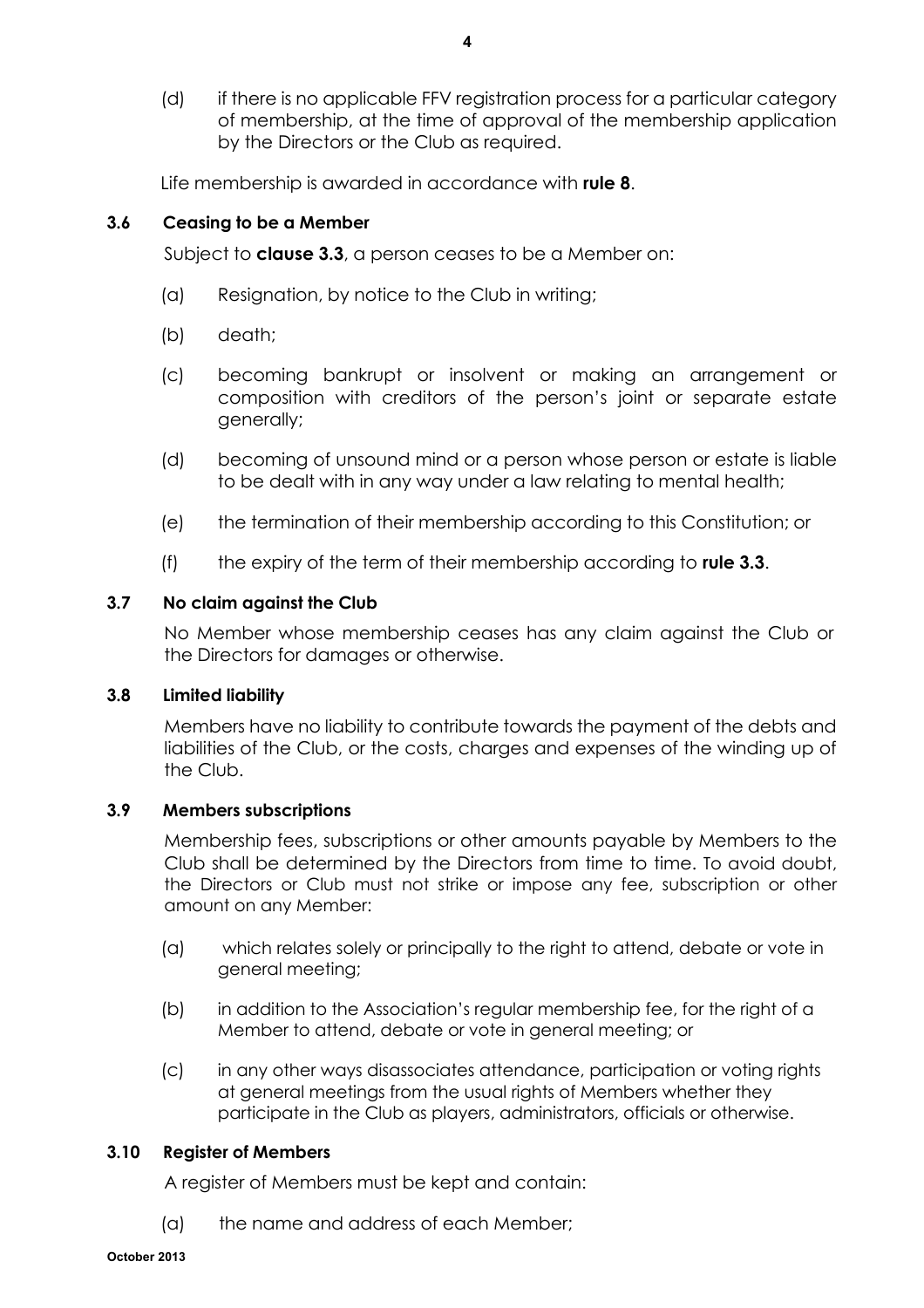- (b) the class of membership of the Member (if any);
- (c) the date on which each Member was admitted to membership of the Club; and
- (d) if applicable, the date of, and reasons for termination of membership.

In addition to the details above, the register must be maintained in the form, and contain such details as may be required by FFV from time to time. Information about a person who is no longer a Member of the Club, other than the person's name and the date on which the person ceased to be a Member, must be removed from the register of Members within 14 days of cessation of membership or as otherwise prescribed by the Act.

The Club must provide FFV (and to FFA if requested by FFA) with a copy of its register by 1 February and 1 August each year, certified by the Secretary to be true and correct as at the previous 31 December and 30 June respectively.

The register of Members will be made available for inspection by a Member at a reasonable time (but not copying in any form) within a reasonable time of receipt by the Secretary of a written request made by a Member, subject always to restrictions on access to personal information available under the Act or otherwise at law.

## **4 General meetings**

## **4.1 Annual general meeting**

Annual general meetings of the Club are to be held according to the Act.

## **4.2 Power to convene general meeting**

The Directors may convene a general meeting when they think fit and must do so if required under the Act.

## **4.3 Use of technology at general meetings**

A Member not physically present at a general meeting may participate in the meeting by the use of technology that allows that Member, and the Members present at the meeting to clearly and simultaneously communicate with each other, subject always to such reasonable requirements regarding the availability and use of such technology as the Directors may reasonably determine.

For the purposes of these rules, a Member participating in this manner is taken to be present at the general meeting and, if the Member votes (by any method available using the relevant technology) at the meeting, is taken to have voted in person (irrespective of whether voting is stated in these rules to be by show of hands or by poll).

## **4.4 Notice of general meeting**

Notice of a meeting of Members must be given at least 21 days before the meeting and in accordance with **rule 17** and the Act.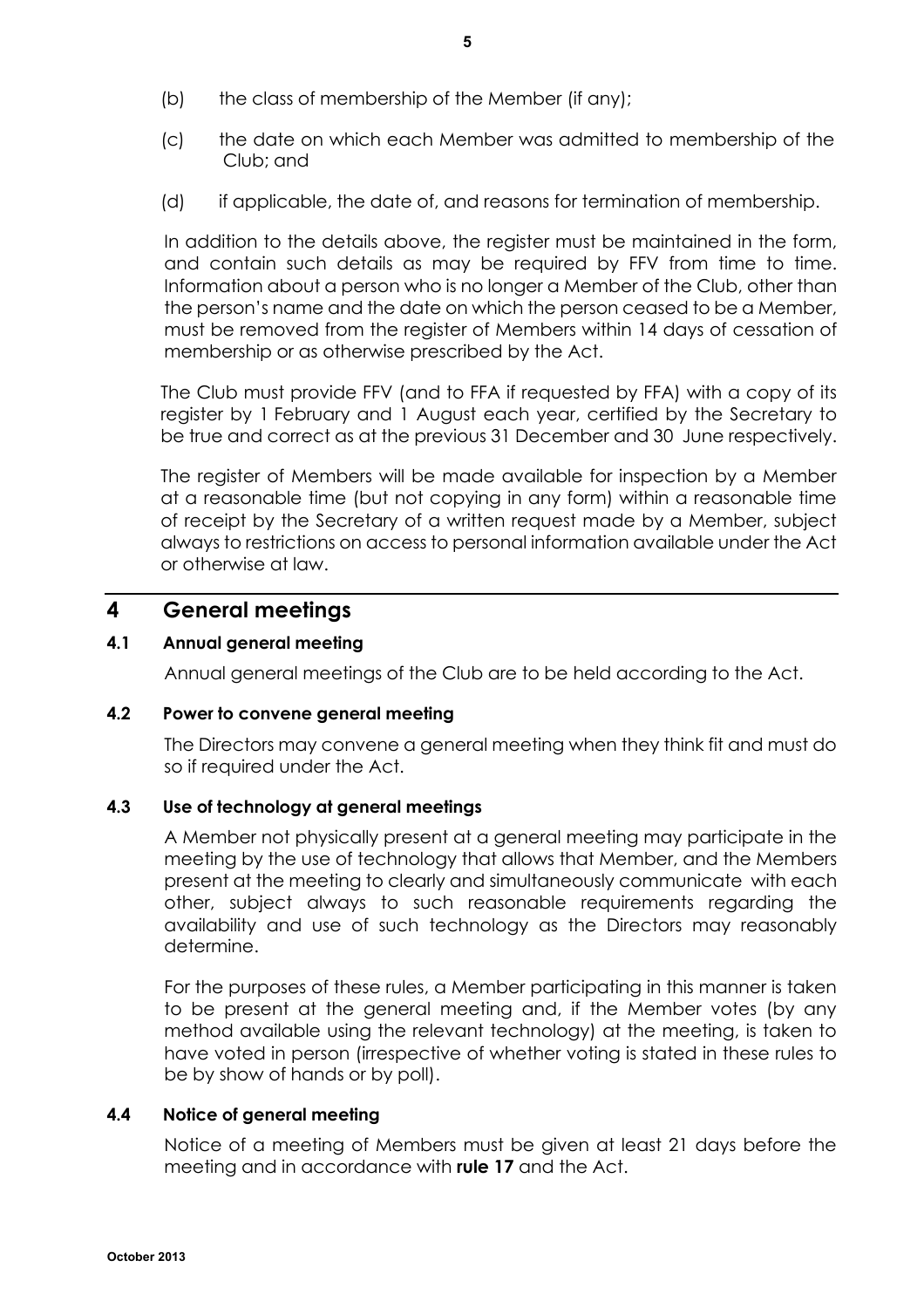## **4.5 Directors entitled to attend general meetings**

A Director is entitled to receive notice of and attend and speak at all general meetings.

## **4.6 Non-receipt of notice**

The non-receipt of a notice convening, cancelling or postponing a general meeting by, or the accidental omission to give a notice of that kind to, a person entitled to receive it, does not invalidate any resolution passed at the general meeting or at a postponed meeting or the cancellation or postponement of the meeting.

## **5 Proceedings at general meetings**

## **5.1 Number for a quorum**

Subject to **rule 5.4**, FOUR (4) by number of those persons who are Members and eligible to vote are a quorum at a general meeting.

## **5.2 Requirement for a quorum**

An item of business may not be transacted at a general meeting unless a quorum is present when the meeting proceeds to consider it.

If a quorum is present at the beginning of a meeting it is taken to be present throughout the meeting unless the chairman of the meeting (on their own motion or at the request of a Member who is present) declares otherwise.

## **5.3 Quorum and time**

If within 30 minutes after the time appointed for a general meeting a quorum is not present, the meeting:

- (a) if convened by, or on requisition of, Members is dissolved; and
- (b) in any other case stands adjourned to the same day in the next week and the same time and place, or to such other day, time and place as the Directors appoint by notice to those entitled to notice of the meeting.

## **5.4 Adjourned meeting**

At a meeting adjourned under **rule 5.3(b)**, FOUR (4) by number of those persons who are Members and who are present and eligible to vote are a quorum.

If a quorum is not present within 30 minutes after the time appointed for the adjourned meeting, the meeting is dissolved.

## **5.5 President to preside over general meetings**

The President is entitled to preside at general meetings. If a general meeting is convened and there is no President, or the President is not present within 15 minutes after the time appointed for the holding of the meeting or is unable or unwilling to act, the Directors shall appoint a Director to preside as chairman for that meeting only.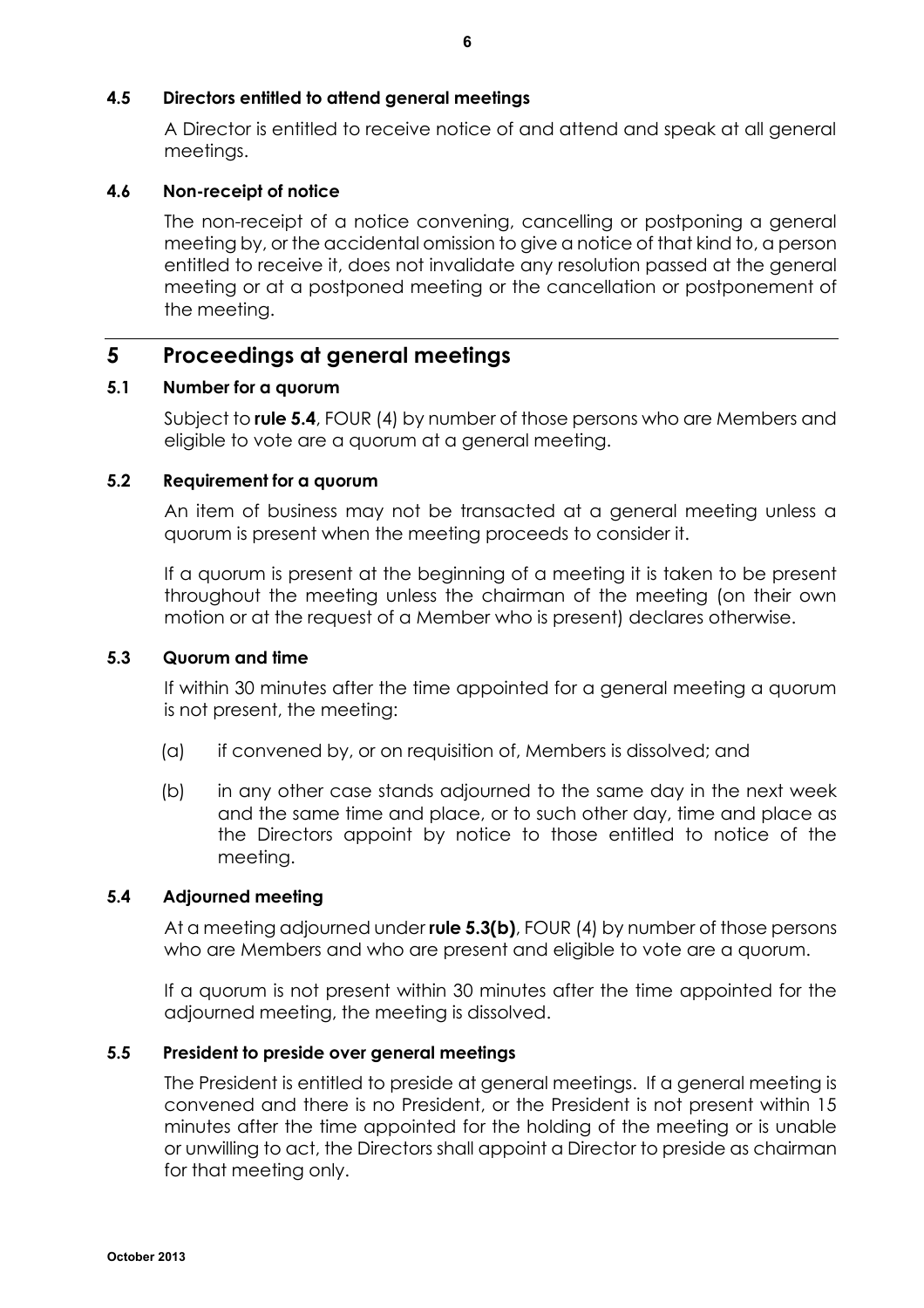## **5.6 Conduct of general meetings**

The chairman of a general meeting:

- (a) has charge of the general conduct of the meeting and of the procedures to be adopted;
- (b) may require the adoption of any procedure which is in their opinion necessary or desirable for proper and orderly debate or discussion or the proper and orderly casting or recording of votes; and
- (c) may, having regard where necessary to the Act, terminate discussion or debate on any matter whenever they consider it necessary or desirable for the proper conduct of the meeting.

A decision by the chairman under this rule is final.

## **5.7 Adjournment of general meeting**

The chairman of a general meeting may at any time during the meeting adjourn the meeting or any business, motion, question, resolution, debate or discussion being considered or remaining to be considered by the meeting.

The adjournment may be either to a later time at the same meeting or to an adjourned meeting at any time and any place.

The chairman may, but need not, seek any approval for the adjournment.

Unless required by the chairman, a vote may not be taken or demanded in respect of any adjournment.

Only unfinished business is to be transacted at a meeting resumed after an adjournment.

## **5.8 Notice of adjourned meeting**

It is not necessary to give any notice of an adjournment or of the business to be transacted at any adjourned meeting unless a meeting is adjourned for one month or more.

In that case, the same period of notice as was originally given for the meeting must be given for the adjourned meeting.

## **5.9 Questions decided by majority**

Subject to the requirements of the Act requiring a Special Resolution and **rule 1.2**, a resolution is carried if a simple majority of the votes cast on the resolution are in favour of it.

## **5.10 Equality of votes casting vote for chairman**

Except on a resolution to elect a Director, if there is an equality of votes, whether on a show of hands or on a poll, the chairman of the meeting is entitled to a casting vote in addition to any votes to which the chairman is otherwise entitled.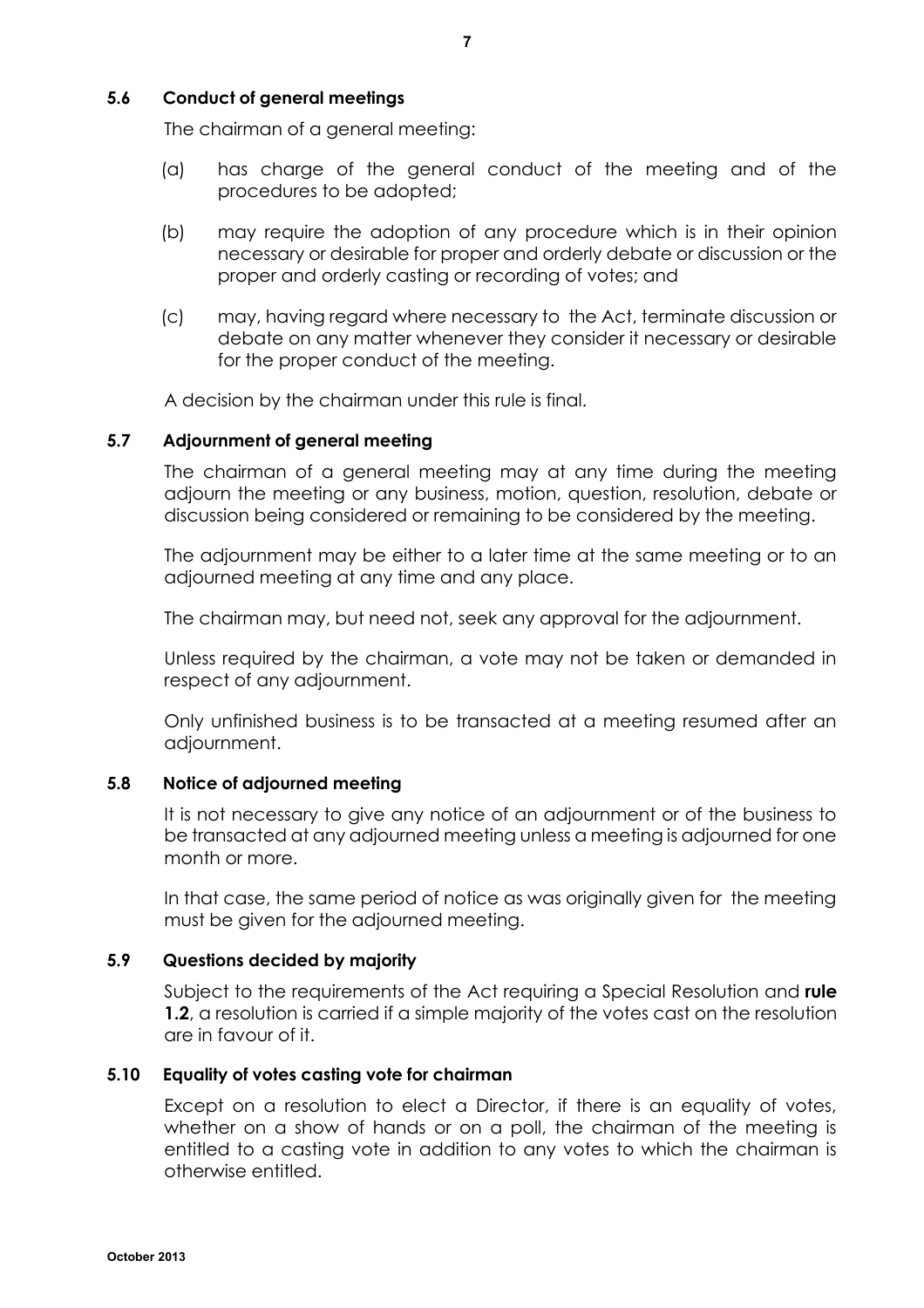## **5.11 Declaration of results**

At any general meeting a resolution put to the vote of the meeting must be decided on a show of hands unless a poll is properly demanded, and the demand is not withdrawn.

A declaration by the chairman that a resolution (including a special resolution) has on a show of hands been carried or carried unanimously, or bya particular majority, or lost, and an entry to that effect in the minutes of the meetings of the Club, is conclusive evidence of the fact.

Neither the chairman nor the minutes need state and it is not necessary to prove, the number or proportion of the votes recorded for of or against the resolution.

## **5.12 Poll**

If a poll is properly demanded, it must be taken in the manner and at the date and time directed by the chairman and the result of the poll is the resolution of the meeting at which the poll was demanded.

A poll demanded on the election of a chairman or on a question of adjournment must be taken immediately.

A demand for a poll may be withdrawn.

A demand for a poll does not prevent the meeting continuing for the transaction of any business other than the question on which the poll has been demanded.

A declaration by the chairman that a resolution (including a special resolution) has by poll been carried or carried unanimously, or by a particular majority, or lost, and an entry to that effect in the minutes of the meetings of the Club, is conclusive evidence of the fact, subject always to that declaration being made after the votes are counted.

## **5.13 Objection to voting qualification**

An objection to the right of a person to attend or vote at the meeting or adjourned meeting:

- (a) may not be raised except at that meeting; and
- (b) must be referred to the chairman of the meeting, whose decision is final.

A vote not disallowed under the objection is valid for all purposes.

## **5.14 Chairman to determine any poll dispute**

If there is a dispute as to the admission or rejection of a vote, the chairman of the meeting must decide it and their decision made in good faith is final and conclusive.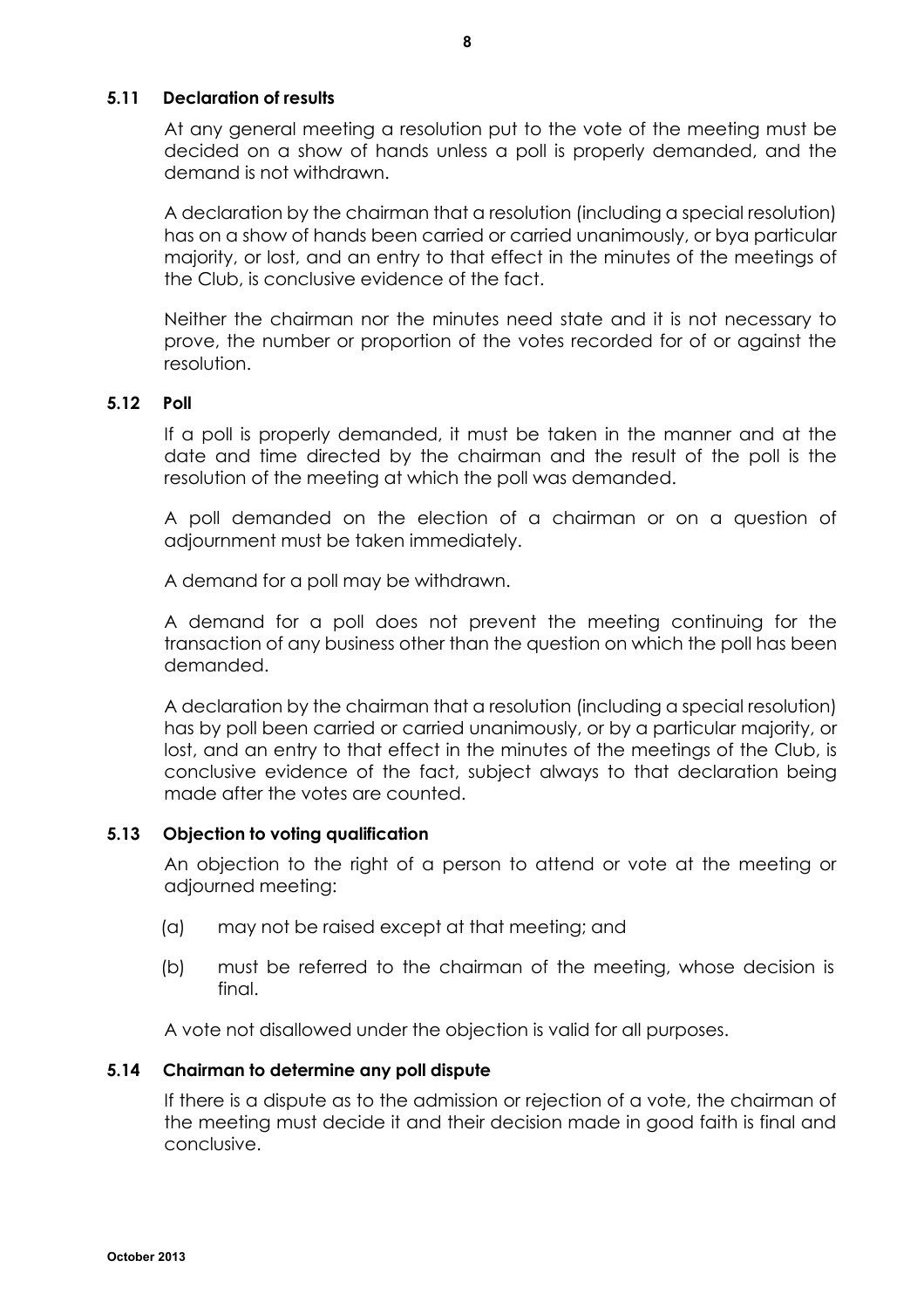## **6 Voting rights of Members**

## **6.1 Votes on show of hands**

On a show of hands each Member entitled to vote under **rule 3.2** (and not otherwise disqualified from voting) and present at a general meeting has one vote, provided always that a parent or legal guardian of a Junior Member has one vote for each Junior Member he or she represents.

## **6.2 Votes on a poll**

On a poll each Member entitled to vote under **rule 3.2** (and not otherwise disqualified from voting) and present at a general meeting has one vote, provided always that a parent or legal guardian of a Junior Member has one vote for each Junior Member he or she represents.

## **6.3 Proxy voting**

Proxy voting is not permitted at general meetings of the Club.

## **7 FFA and FFV**

## **7.1 Constitution**

The Club must:

- (a) be a body corporate or incorporated association to be recognized by FFA and/or FFV and must have the following characteristics:
	- (i) it organizes teams to participate in competitions sanctioned by FFV or FFA;
	- (ii) all members of its teams are entitled to membership;
	- (iii) members may vote in an election for any officeholders (whether directly if over 18 years of age or indirectly throughthe Junior Member's parent or other legal guardian if under 18 years of age);
	- (iv) agrees to be bound by the Statutes and Regulations, the Laws of the Game and those FFA or FFV rules (including the respective constitutions) and by-laws expressed to apply to it; and
	- (v) prevent infringement of the constitutions and by-laws of FFA and FFV and protect Football from abuse;
- (b) amend:
	- (i) this Constitution; or
	- (ii) the By-laws,

to promptly adopt changes in the constitutions and by-laws of FFA and/or FFV made from time to time to the extent that they are applicable to the Club. In this clause the reference to changes to bylaws includes additional or replacement by-laws;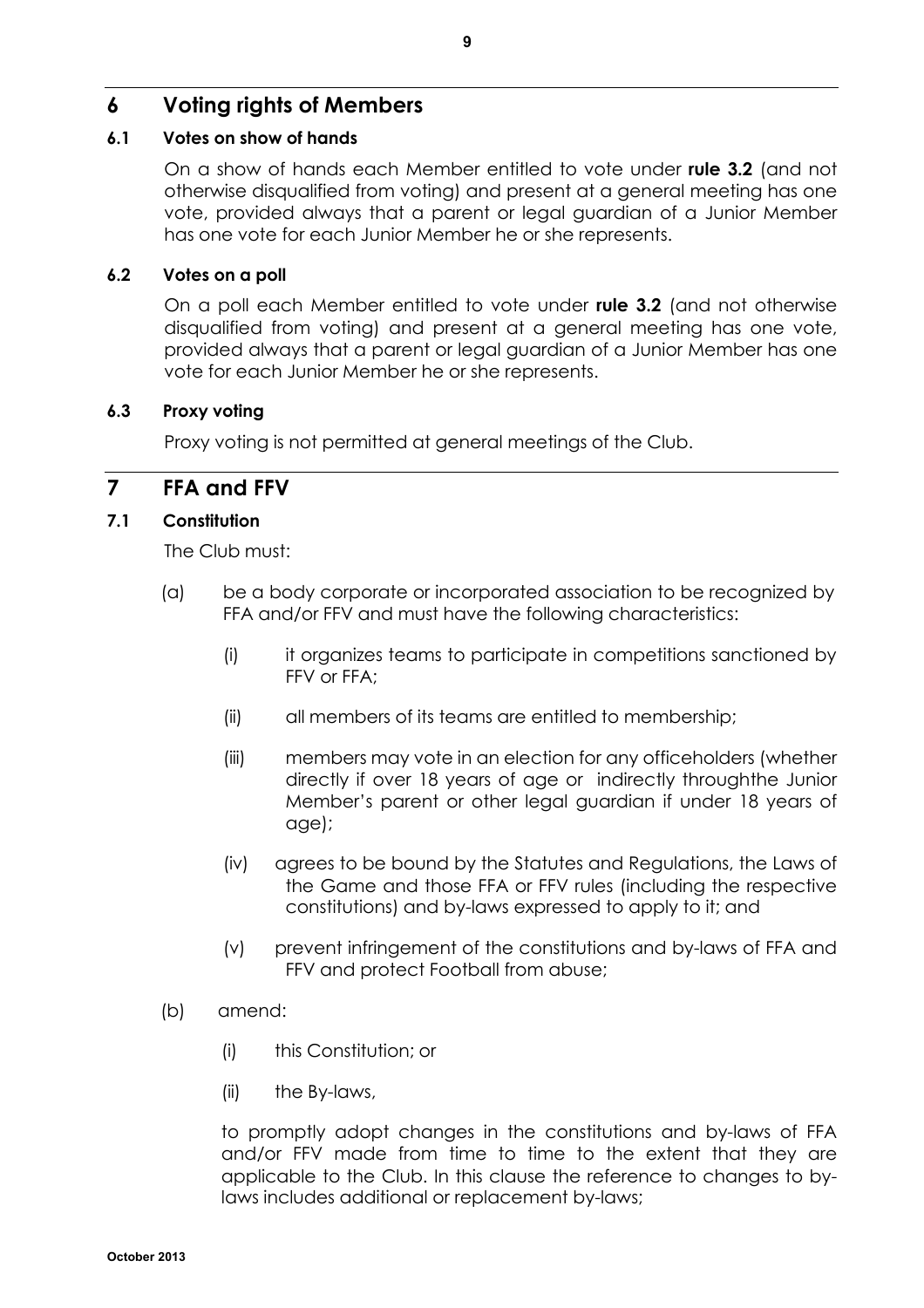- (c) not otherwise amend or vary this Constitution without the prior written consent of FFV and in accordance with the Act; or
- (d) not otherwise amend or vary any of its By-laws without the prior written consent of FFV.

FFV must consent to any amendment to this Constitution or those By-laws which are required by law.

## **7.2 Enforcement of rules**

Subject to applicable law, the Club must:

- (a) promulgate and comply with, and do everything within its power to enforce compliance with, the Statutes and Regulations and the Laws of the Game; and
- (b) co-operate with FFA and FFV in all matters relating to the organization of competitions, the Club's own competitions and Football in general.

## **7.3 Disputes**

- (a) This **rule 7.3** applies to a Dispute. In any Dispute, a Member mayappoint a person to act on behalf of the Member in the Dispute procedure, and accordingly, a reference to a party to a Dispute includes reference to a person acting on behalf of a Member.
- (b) The parties to a Dispute must meet and discuss the matter in dispute, and, if possible, resolve the Dispute within 14 days after the Dispute comes to the attention of all of the parties.
- (c) If the parties are unable to resolve the Dispute at the meeting or meetings held in accordance with **rule 7.3(b)**, or if a party fails to attend such a meeting, then the parties must, within 10 days, hold a meeting in the presence of a mediator.
- (d) The mediator must be an unbiased decision maker and must be:
	- (i) a person chosen by agreement between the parties; or
	- (ii) in the absence of agreement:
		- (A) in the case of a Dispute between a Member and another Member, a person appointed by the Directors; or
		- (B) in the case of a Dispute between a Member and the Club, a person appointed by FFV.
- (e) A Member can be a mediator.
- (f) A Member who is a party to the Dispute cannot be a mediator.
- (g) The parties to a Dispute must, in good faith, attempt to settle theDispute by mediation.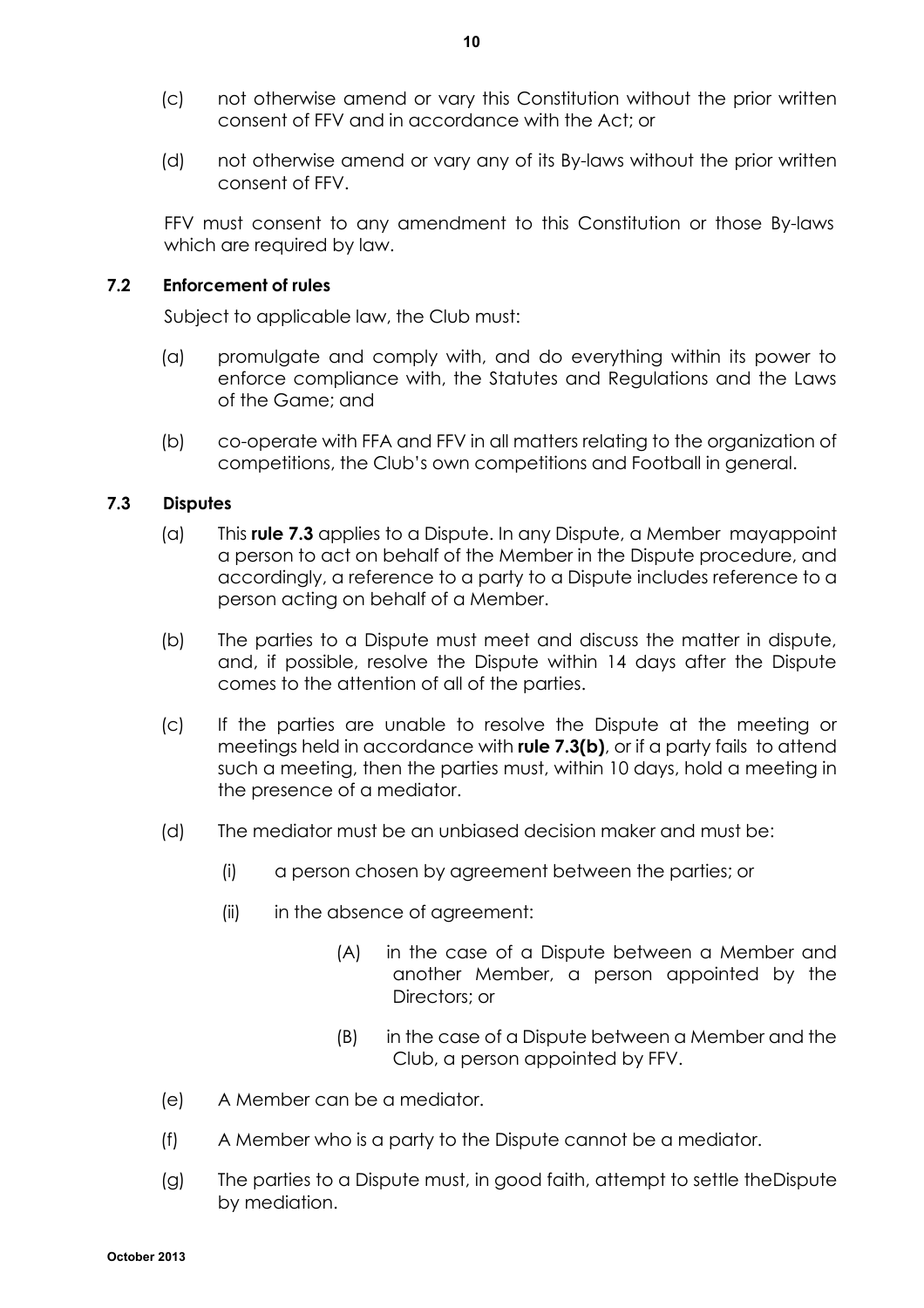- (h) The mediator, in conducting the mediation, must:
	- (i) give the parties to the mediation process reasonable opportunity to be heard; and
	- (ii) allow due consideration by all parties of any written statement submitted by any party; and
	- (iii) ensure that natural justice is accorded to the parties to the Dispute throughout the mediation process.
- (i) The mediator must not determine the Dispute.
- (j) If the mediation process does not result in the Dispute being resolved, the parties may then seek to resolve the Dispute in accordance with the process set out in the Grievance Procedure.

## **8 Patrons and Life Members**

## **8.1 Appointment and removal of Patrons**

The Directors may appoint and remove Patrons of the Club.

## **8.2 Rights of Patrons**

Patrons are:

- (a) entitled to notice of all general meetings;
- (b) entitled to attend and speak at general meetings; and
- (c) not entitled to vote at any general meeting.

## **8.2.1 Liquor License – Members and Guests requirements**

(a) For liquor license requirements, club patrons who are not financial members of the club (i.e. guests) will be considered honorary members for the duration of their stay on club premises.

(b) An honorary member's register shall be maintained and be available at the club.

## **8.3 Eligibility for Life Membership**

Any Member or Director may nominate an individual for admission as a Life Member.

## **8.4 Nomination requirements**

A nomination under **rule 8.3** must:

- (a) be in writing in the form determined by the Directors from time to time; and
- (b) set out the reasons why, in the opinion of the nominator, the nominee should be considered for Life Membership.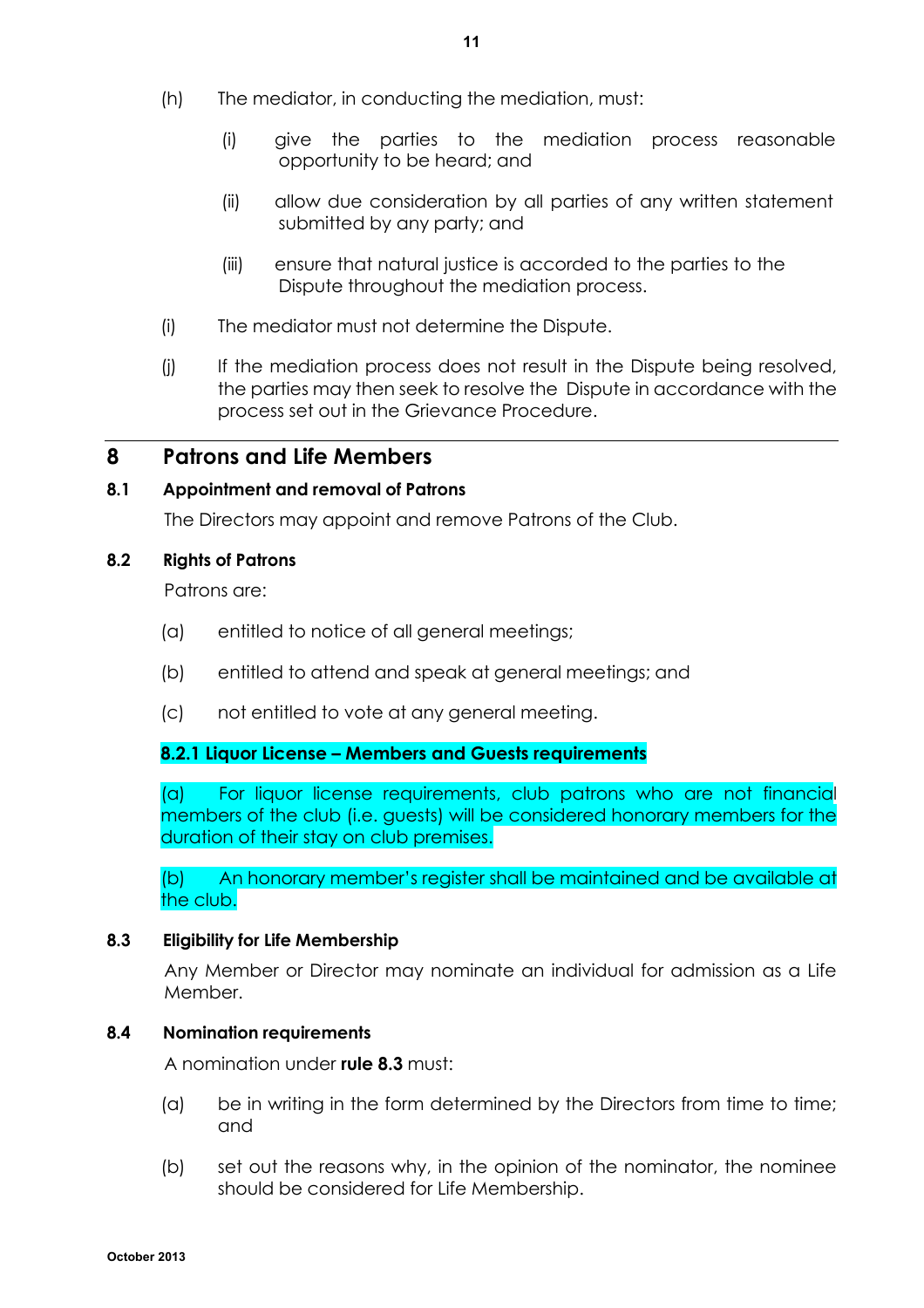## **8.5 Admission to Life Membership**

Nominations for admission to Life Membership are to be considered by the Directors at their next meeting after the nomination is received.

In their absolute discretion, and without the need to give reasons for doing so, the Directors may recommend the nomination, or decide not to recommend or submit the nomination, to the next annual general meeting for approval.

A nominee is admitted to Life Membership if:

- (a) the Directors recommend that the nominee be admitted to Life Membership; and
- (b) the recommendation is approved by a majority of two-thirds of Members present at the annual general meeting at which the recommendation is considered.

## **8.6 Rights of Life Members**

Unless also an Ordinary Member a Life Member:

- (a) is not to be counted in a quorum under **rule 5.1**;
- (b) has the right to remain a Life Member until they die or resign their Life Membership or unless they are expelled from the Club;
- (c) subject to any separate agreement with the Club to the contrary, has no obligation, and may not be required, to pay any subscription or other amount;
- (d) is entitled to receive notice of general meetings;
- (e) is entitled to attend and speak at general meetings; and
- (f) is not entitled to vote at any general meeting.

## **9 Directors**

## **9.1 Number of Directors**

There are to be no more than FIFTEEN (15) including 3 named Directors comprised as follows:

- (a) the President;
- (b) the Secretary (which is a mandatory position under the Act);
- (c) the Treasurer; and
- (d) TWELVE (12) other committee members;

who must all be Ordinary Members (or the parent or other legal guardian of a Junior Member) and who shall be elected under **rule 9.2**.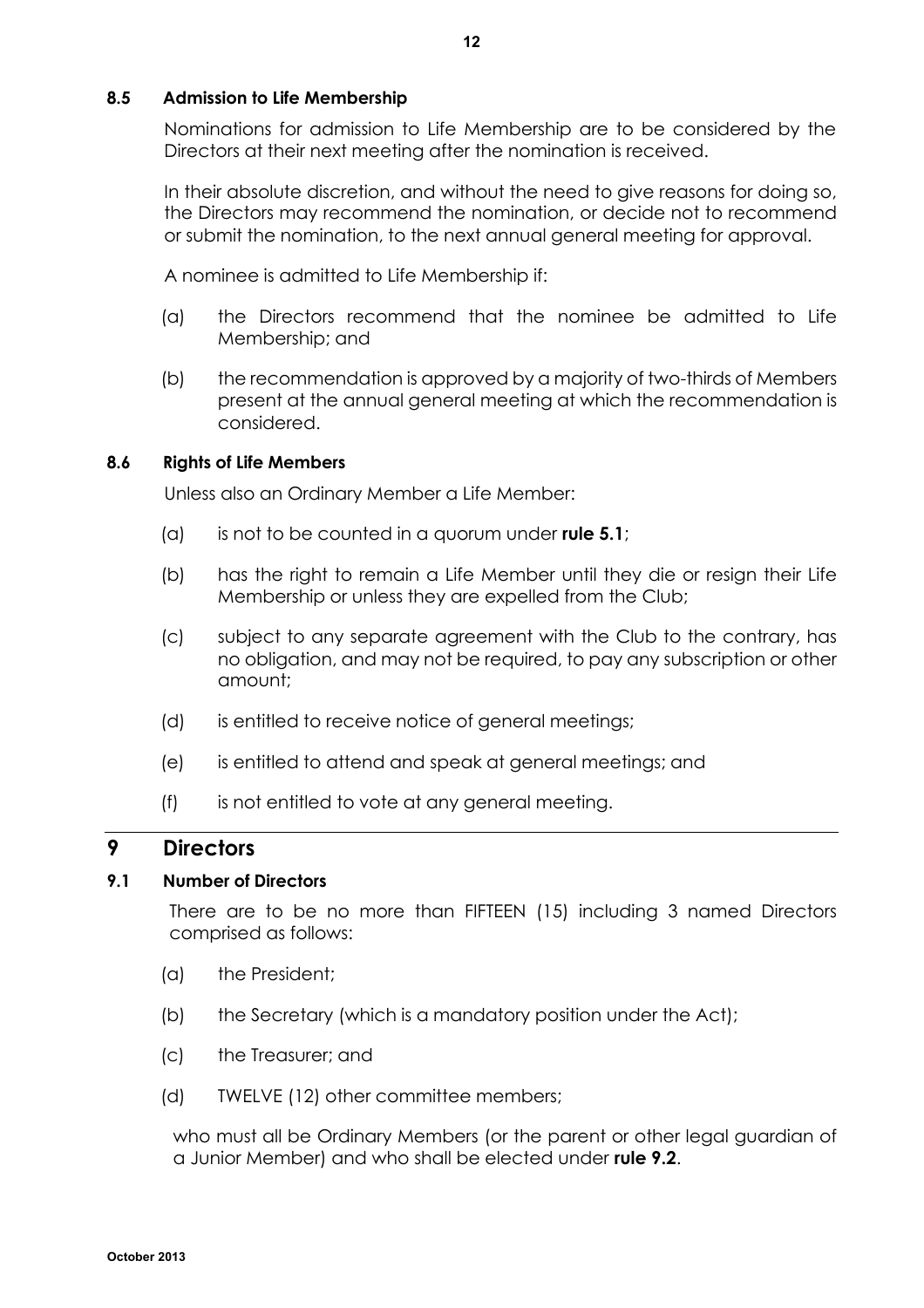## **9.2 Elections**

A Member or a Director may nominate a person for election as a Director (including as President). A nomination must be in writing and signed by the nominator and nominee.

If insufficient nominations are received to fill all available Director vacancies the candidates nominated shall, subject to declaration by the chairman, be deemed to be elected.

If the number of nominations received is equal to the number of vacancies to be filled, the persons nominated shall, subject to declaration by the chairman, be deemed to be elected.

If the number of nominations exceeds the number of vacancies to be filled, voting papers shall be prepared containing the names of the candidates in alphabetical order, for each vacancy.

Elections shall be conducted by such means as is prescribed by the Directors.

## **9.3 Term of office**

Directors shall hold office for a term of two years and subject to this Constitution, shall hold office from the conclusion of the Annual General Meeting at which they were elected until the conclusion of the second following Annual General Meeting.

## **9.4 Maximum term of office**

Unless otherwise approved by the Members in General meeting a Director may not serve more than three consecutive terms as a Director.

If a Director has served three consecutive terms, they may not be elected as a Director again until the second annual general meeting after the end of their third term of office.

## **9.5 Casual vacancy**

The Directors may at any time (and if the vacancy is for the position of Secretary, must, within 14 days as required by the Act) appoint a person to be a Director to fill a casual vacancy.

A Director appointed under this rule holds office until the end of the term of the Director in whose place they were appointed.

Service as a Director under this rule is a full term of office for the purposes of **rule 9.3**.

## **9.6 Remuneration of Directors**

A Director may not be paid for services as a Director but, with the approval of the Directors, may be reimbursed by the Club for their reasonable expenses when:

(a) travelling to or from meetings of the Directors, a Committee or the Club; or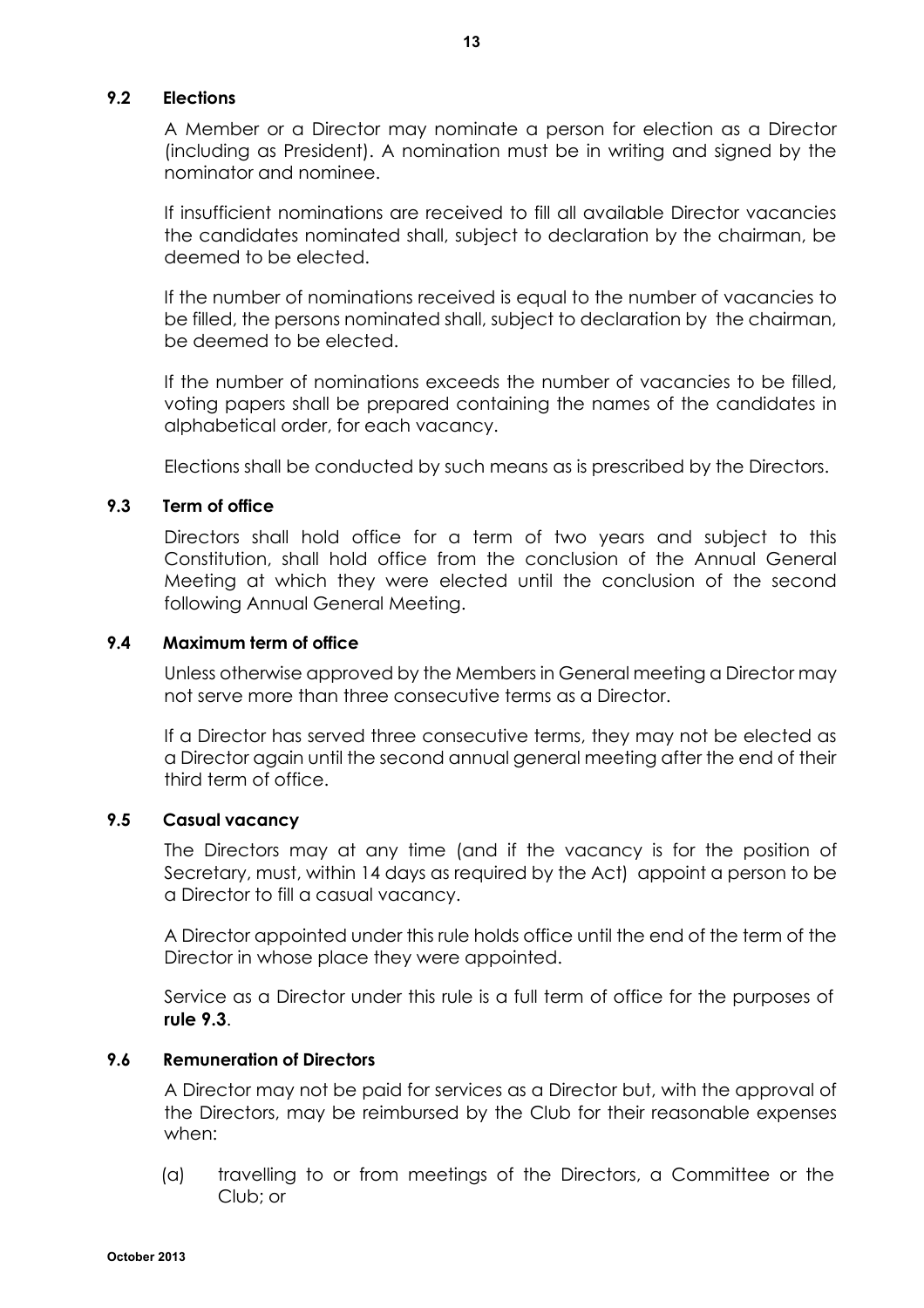(b) otherwise engaged on the affairs of the Club.

## **9.7 Vacation of office**

The office of a Director becomes vacant when the Director:

- (a) is disqualified by the Act from being a committee member or is otherwise taken to have vacated their office as a committee member under the Act, including on removal by Special Resolution;
- (b) is disqualified by the Corporations Act from being a director;
- (c) becomes of unsound mind or a person whose person or estate is liable to be dealt with in any way under a law relating to mental health;
- (d) resigns office by notice in writing to the Club; or
- (e) is not present personally at three consecutive Directors' meetings without leave of absence from the Directors.

## **9.8 Directors to be bound by Club, FFV and FFA Rules**

By accepting office, each Director agrees to be bound by and observe:

- (a) this Constitution;
- (b) the Statutes and Regulations and those of the By-Laws expressed to apply to or in relation to Directors of Clubs;
- (c) the Statutes and Regulations and the constitutions and by-laws of FFA and FFV as enforced from time to time;
- (d) the FFV Codes of Behaviour and Rules of Competition, as amended from time to time; and
- (e) the FFA Code of Conduct, as amended from time to time.

## **10 Powers and duties of Directors**

## **10.1 Ongoing appointment as Directors**

Unless their position is no longer available under this Constitution, those persons who were Directors of the Club immediately prior to the approval of this Constitution shall continue to be Directors of the Club in accordance with**rule 9.1**.

## **10.2 Directors to manage Club**

The Directors are to manage the Club's business and may exercise those of the Club's powers that are not required, by the Act or by this Constitution, to be exercised by the Club in general meeting. The Secretary must do those things required to be carried out by the Secretary of an association under theAct.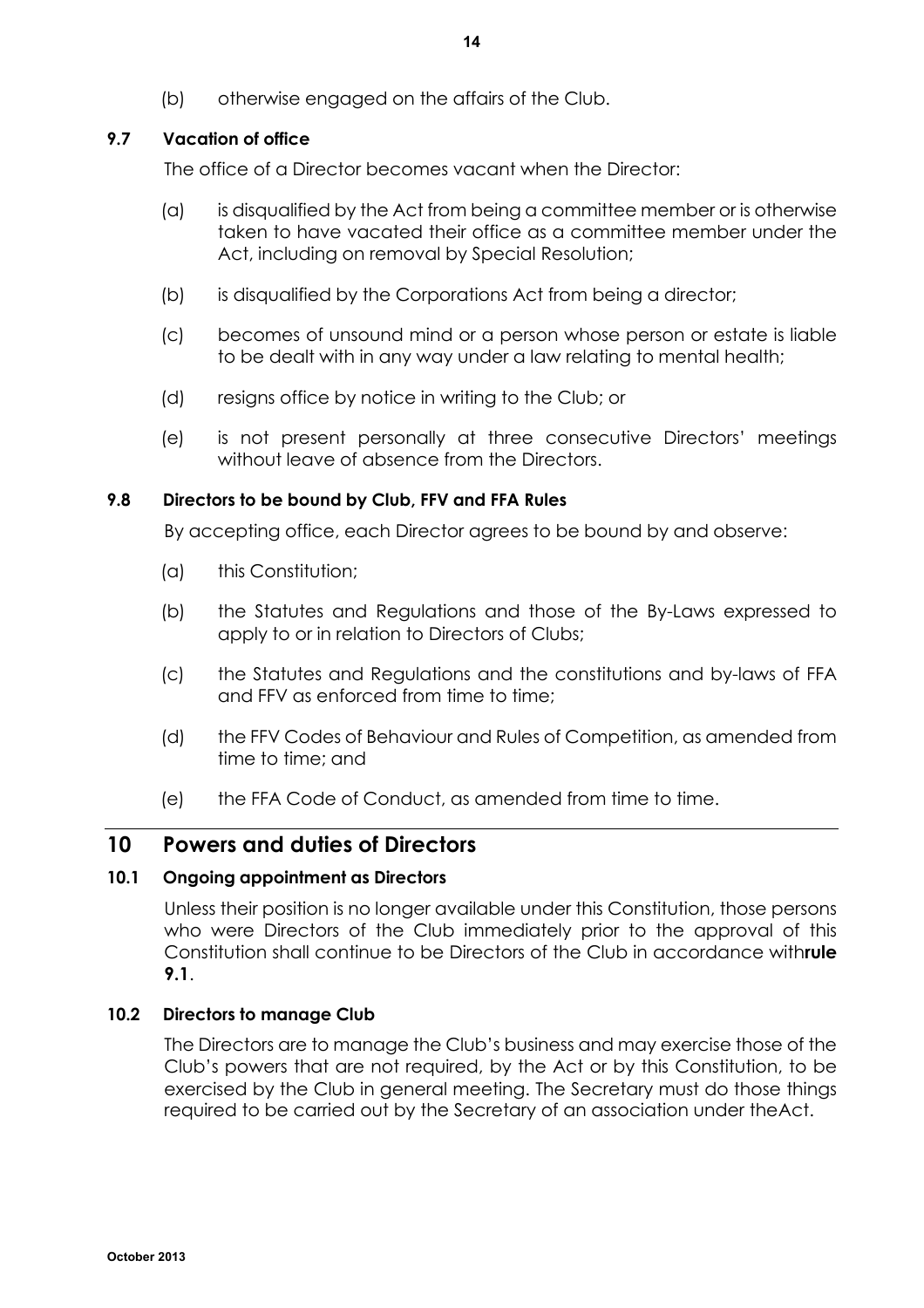## **10.3 Minutes**

The Directors must cause accurate minutes of meetings (both general and directors') to be made and kept according to the Act.

## **10.4 Signing Cheques and other negotiable instruments**

Cheques and other negotiable instruments must be signed by at least two Directors nominated by the Directors.

## **11 Proceedings of Directors**

## **11.1 Directors meetings**

The Directors may meet together for conducting business, adjourn and otherwise regulate their meetings as they think fit. The Directors consent, by accepting nomination as a Director, to meetings being held using any technology that allows the Directors to clearly and simultaneously communicate with each other participating Director. A Director who participates in a meeting in this manner is taken to be present at the meeting. To avoid doubt, this includes meetings held by telephone and/or video conferencing.

## **11.2 Questions decided by majority**

A question arising at a Directors' meeting is to be decided by a majority of votes of the Directors present and entitled to vote.

## **11.3 Chairman's casting vote**

The chairman of the meeting has a casting vote.

## **11.4 Quorum**

Until otherwise determined by the Directors, FOUR (4) Directors (at least two of whom are entitled to vote) present in person or by proxy is a quorum.

## **11.5 Effect of vacancy**

The continuing Directors may act despite a vacancy in their number. If the number of Directors is reduced below the number required for a quorum, the remaining Directors may act only for the purpose of filling the vacancies to the extent necessary to bring their number up to the number required for a quorum or to convene a general meeting.

## **11.6 Director attending and voting by proxy**

A Director may attend and vote by proxy at a Directors' meeting if the proxy:

- (a) is another Director; and
- (b) has been appointed in writing signed by the appointer in the form set out in **Appendix 2** or a similar form approved by the Directors.

The appointment must be for a particular meeting.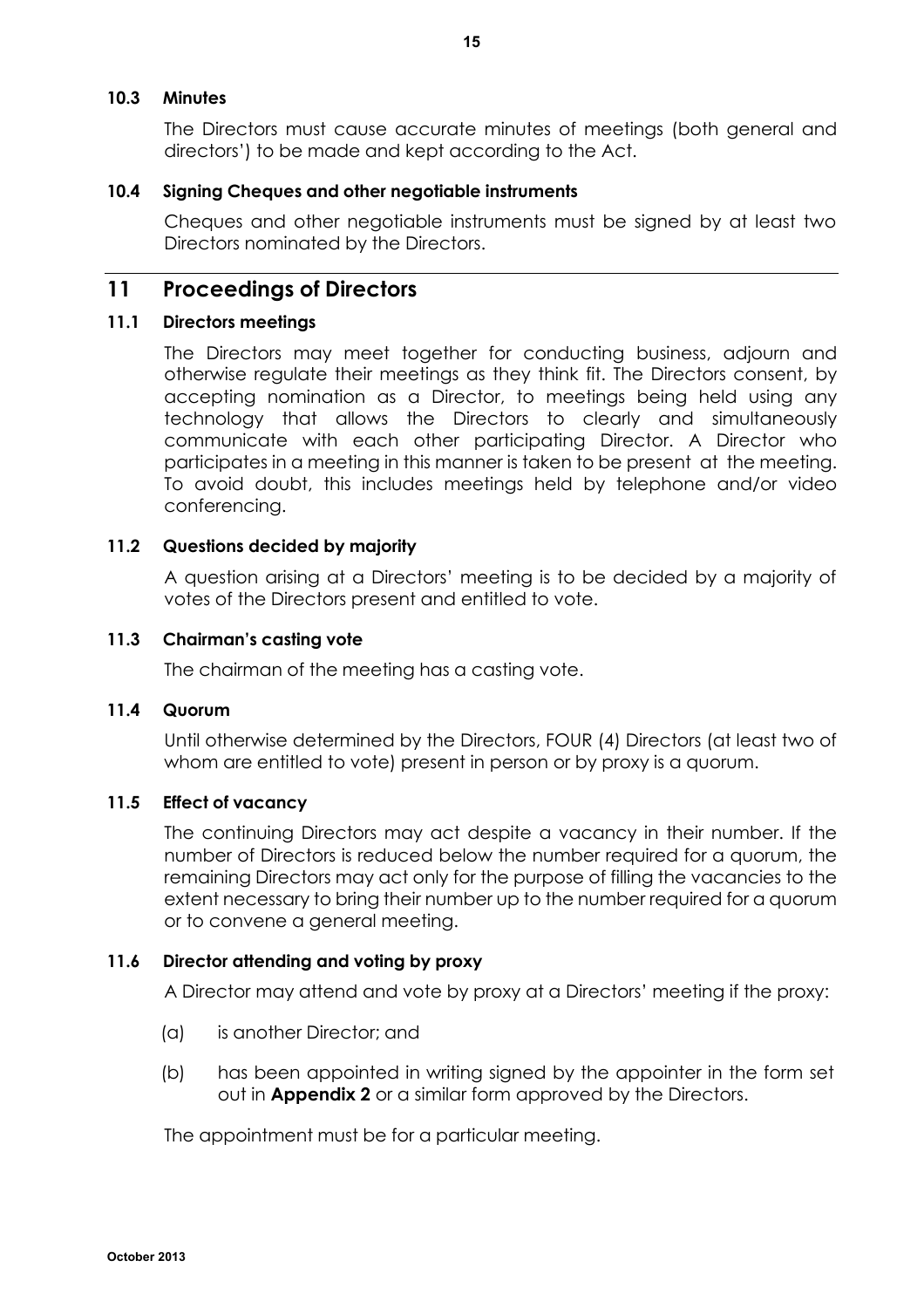## **11.7 Convening meetings**

A Director may, and the Secretary on the request of a Director must, convene a Directors' meeting.

## **11.8 President to preside at Directors' meeting**

The President is entitled to preside at Directors' meetings.

If the President is not present and able and willing to act within 15 minutes after the time appointed for a meeting or has signified an intention not to be present and able and willing to act, the Directors shall appoint a Director to preside as chairman for that meeting only.

## **11.9 Committees**

The Directors may delegate any of their powers to Committees consisting of those persons they think fit and may revoke that delegation.

## **11.10 Powers delegated to Committees**

A Committee must exercise the powers delegated to it according to the terms of the delegation and to any directions of the Directors.

Powers delegated to and exercised by a Committee are taken to have been exercised by the Directors.

## **11.11 Committee meetings**

Committee meetings are governed by the provisions of this Constitution dealing with Directors' meetings, as far as they are capable of application.

## **11.12 Circulating resolutions**

The Directors may pass a resolution without a Directors' meeting being held if all of the Directors who are entitled to vote on the resolution sign a document containing a statement that they are in favour of the resolution set out in the document.

Separate copies of the document may be used for signing by Directors if the wording of the resolution and statement is identical in each copy.

The resolution is passed when the last Director signs.

## **11.13 Validity of acts of Directors**

Everything done at a Directors' meeting or a Sub-Committee meeting, or by a person acting as a Director (including the Secretary), are valid even if it is discovered later that there was some defect in the appointment, election or qualification of any of them or that any of them was disqualified or had vacated office.

## **11.14 Conflicts of interest**

A Director who has a material personal interest in a matter being considered at a Directors' meeting must, as soon as the Director becomes aware of his or her interest in the matter, disclose the nature and extent of that interest to the **Directors**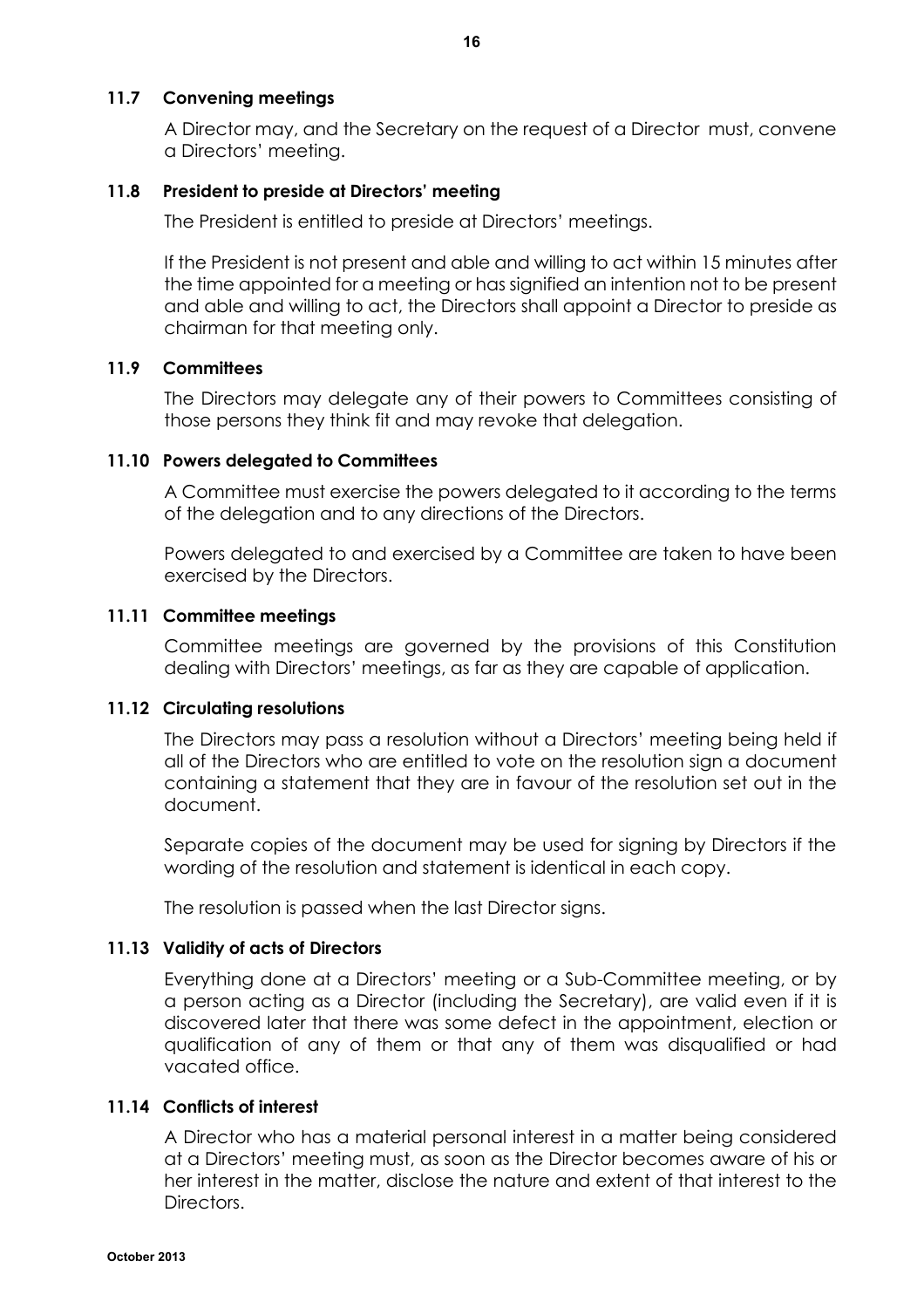The interested Director must not be present while the matter is being considered at the meeting and must not vote on the matter.

Any such material personal interest must otherwise be dealt with in accordance with the Act

## **12 Secretary**

## **12.1 Election and Appointment of Secretary**

There must be a Secretary of the Club (who is a Director) who must be:

- (a) over 18 years of age;
- (b) resident in Australia; and
	- (i) in the case of a first secretary, is the person who fills the office of first secretary in accordance with the Act; or
	- (ii) in any other case, is the person elected or appointed in accordance with these rules.

## **12.2 Vacation in office of Secretary**

The office of Secretary is vacated if the Secretary ceases to reside in Australia or otherwise in accordance with **rule 9.7**.

## **12.3 Powers, duties and authorities of Secretary**

The Secretary holds office on the terms and conditions and with the powers, duties and authorities set out under the Act and otherwise as determined by the Directors.

## **13 By-laws**

## **13.1 Making and amending By-laws**

The Directors may from time to time make By-laws which in their opinion are necessary or desirable for the control, administration and management of the Club's affairs and may amend, repeal and replace those By-laws, but only to the extent the Club can do so under **rule 7.1**.

Subject to **rule 7.1**, the Club in general meeting, may amend, repeal and replace any By-law made by the Directors, but that does not affect the validity of anything previously done by the Directors or anyone under that By- law.

## **13.2 Effect of By-law**

A By-law:

(a) is subject to this Constitution;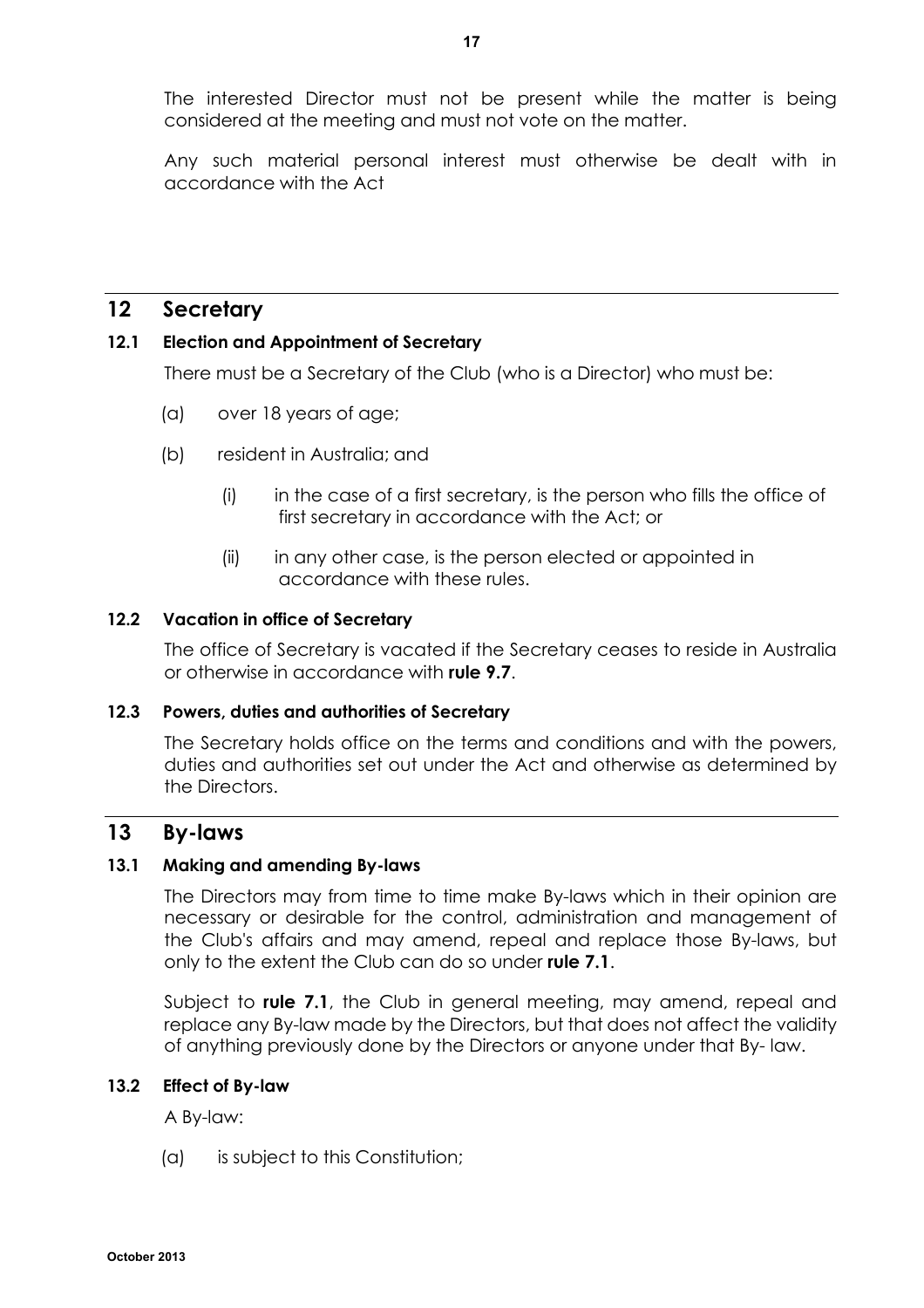- (b) must be consistent with this Constitution and the objectives stated in FFV's constitution, and if not, the Constitution prevails to the extent of the inconsistency; and
- (c) when in force, is binding on all Members and has the same effect as a provision in this Constitution.

## **14 Seals**

## **14.1 Safe custody of common seals**

The Directors must provide for the safe custody of any seal of the Club.

## **14.2 Use of common seal**

If the Club has a common seal or duplicate common seal:

- (a) it may be used only by the authority of the Directors; and
- (b) every document to which it is affixed must be signed by a Director and be countersigned by another Director or another person appointed by the Directors to countersign that document or a class of documents in which that document is included or as otherwise authorized under the Act.

## **15 Funds**

#### **15.1 Source of Funds**

The funds of the Club are to be derived from fees paid by Members and any other sources the Directors determine.

#### **15.2 Funds management**

The funds of the Club are to be used solely for the purposes specified in **rule 2.1** in any manner the Directors determine.

## **16 Inspection and copying of and access to records**

#### **16.1 Inspection by Members**

Subject to the Act, the Directors may determine whether and to what extent, and at what times and places and under what conditions, the financial records, securities and other relevant documents of the Club or any of them will be open for inspection, copying or access by the Members.

## **16.2 Right of a Member to inspect, copy or access documents**

On request, a Member is entitled to have access to and may copy these rules and the minutes of general meeting (including the annual financial statements of the Club submitted at the general meeting). A Member does not otherwise have the right to inspect, copy or have access to any financial records, securities or other relevant document of the Club (including minutes of Directors' meetings) except as provided by law or authorized by the Directors.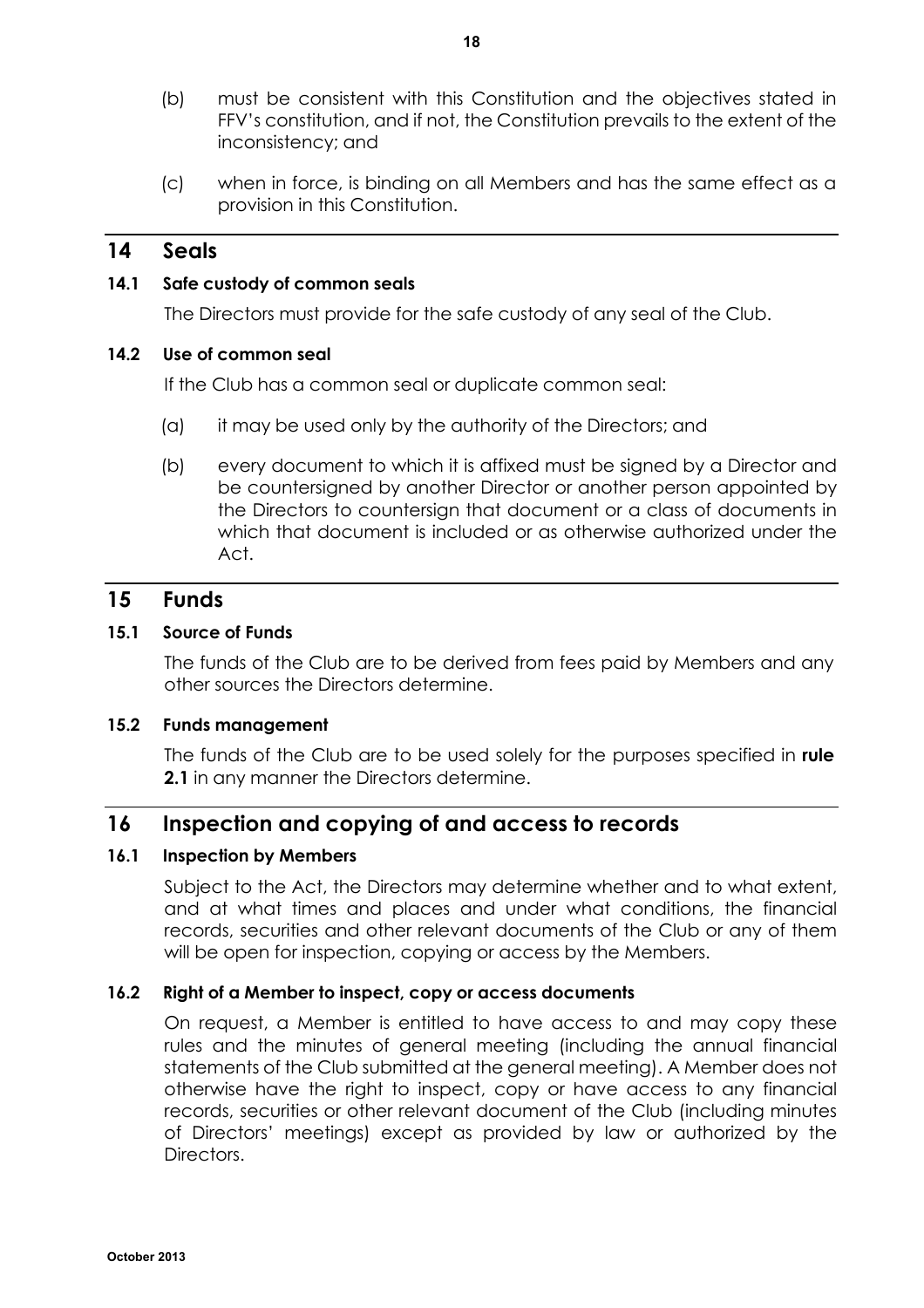## **16.3 Custody of documents**

The Treasurer must keep in his or her custody or control the financial recordsof the Club for the current financial year and any other financial records as authorized by the Directors. Except as otherwise provided in these rules, the Secretary must keep in his or her custody or under his or her control all books, financial records, securities and other documents of the Club.

## **17 Service of documents**

## **17.1 Document includes notice**

In this **rule 17**, **document** includes a notice.

## **17.2 Methods of service**

The Club may give a document to a Member:

- (a) personally, or
- (b) by sending it by post to the address for the Member in the Register or an alternative address nominated by the Member; or
- (c) by sending it to a fax number or electronic address nominated by the Member; or
- (d) by posting it on the Club's website.

## **17.3 Methods of service on the Club**

A Member may give a document to the Club by:

- (a) delivering it to the Registered Office; or
- (b) sending it by post to the Registered Office; or
- (c) sending it to a fax number or electronic address nominated by the Club.

## **17.4 Post**

A document sent by post if sent to an address:

- (a) in Australia, may be sent by ordinary post; and
- (b) outside Australia, must be sent by airmail,

and in either case is taken to have been received on the day after the date of its posting.

## **17.5 Fax or electronic transmission**

If a document is sent by fax or electronic transmission, delivery of the document is taken to:

(a) be affected by properly addressing and transmitting the fax or electronic transmission; and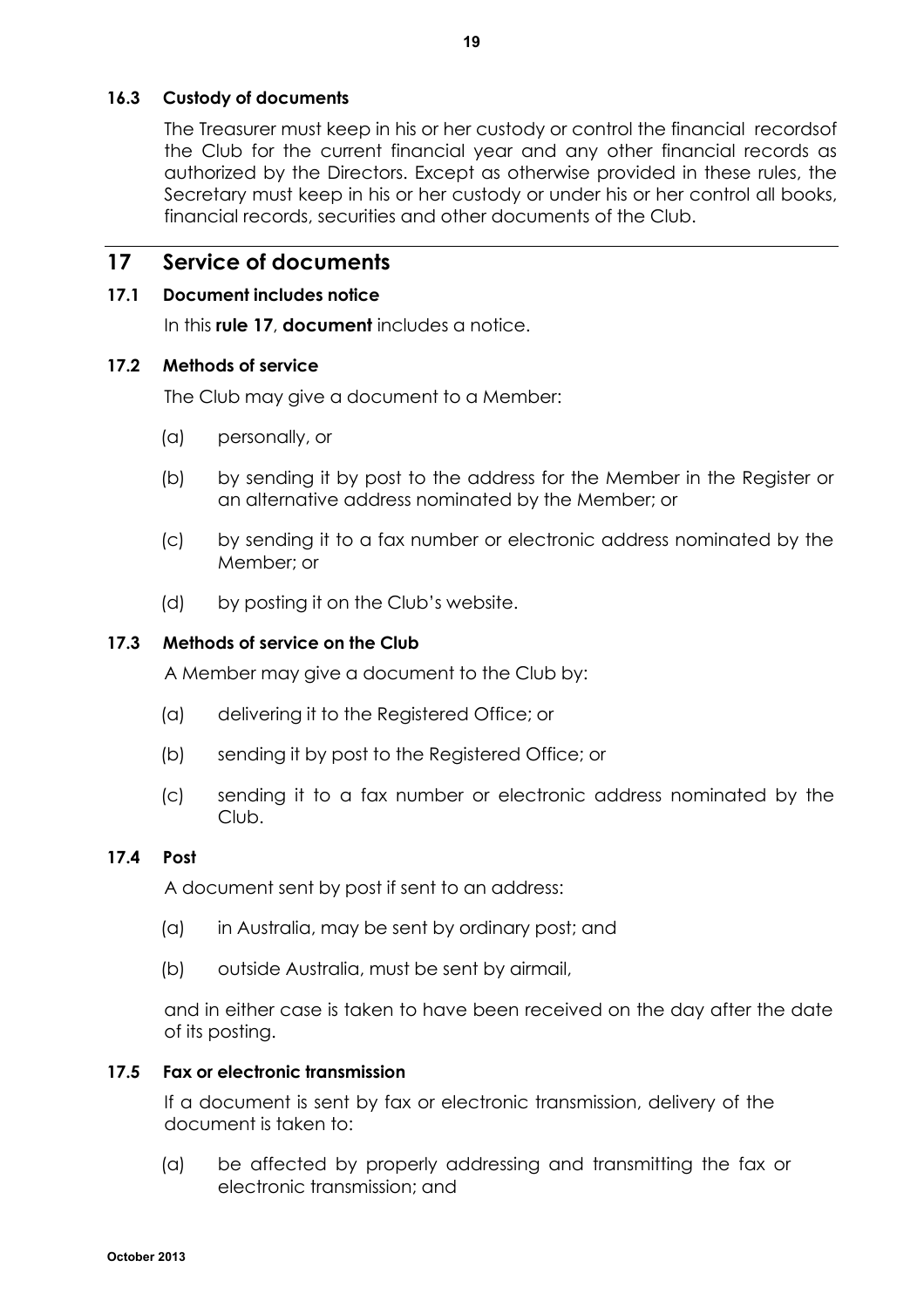(b) have been delivered on the day following its transmission.

## **18 Indemnity**

## **18.1 Indemnity of office holders**

Every person who is or has been a Director or other office holder of the Club (as defined in the Act) is entitled to be indemnified out of the property of the Club against:

- (a) every liability incurred in good faith by the person in that capacity (except a liability for legal costs); and
- (b) all legal costs incurred in defending or resisting (or otherwise in connection with) proceedings, whether civil or criminal or of an administrative or investigatory nature, in which the person becomes involved because of that capacity,

unless:

- (c) the Club is forbidden by statute to indemnify the person against the liability or legal costs; or
- (d) an indemnity by the Club of the person against the liability or legal costs would, if given, be made void by statute.

## **18.2 Insurance**

The Club may pay or agree to pay, whether directly or through an interposed entity, a premium for a contract insuring a person who is or has been a Director or other office holder of the Club against liability incurred by the person in that capacity, including a liability for legal costs, unless the:

- (a) Club is forbidden by statute to pay or agree to pay the premium; or
- (b) contract would, if the Club paid the premium, be made void by statute.

## **19 Winding up**

## **19.1 Contributions of Members on winding up**

Each Member must contribute to the Club's property if the Club is wound up while they are a Member or within one year after their membership ceases.

This contribution is for:

- (a) payment of the Club's debts and liabilities contracted before their membership ceased;
- (b) the costs of winding up; and
- (c) adjustment of the rights of the contributories among themselves,

and the amount is not to exceed \$1.00.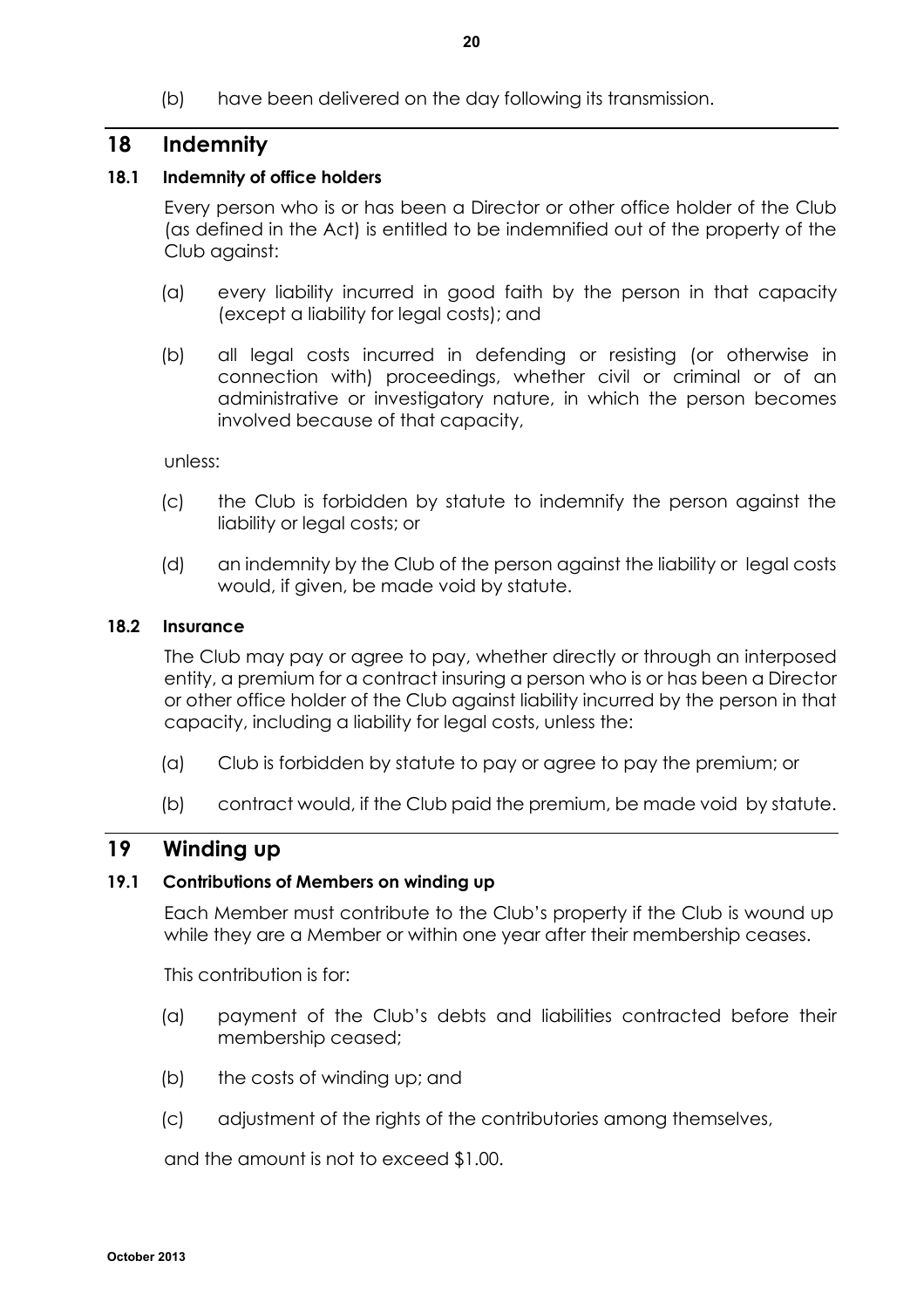## **19.2 Excess property on winding up**

If on the winding up or dissolution of the Club, and after satisfaction of all its debts and liabilities, any property remains, that property must be given or transferred to another body or bodies:

- (a) having purposes similar to those of the Club; and
- (b) whose constitution prohibits (or each of whose constitutions prohibit) the distribution of its or their income and property among its or their members to an extent at least as great as is imposed on the Club under this Constitution.

That body is, or those bodies are, to be determined by the Members at or before the time of dissolution or, failing that a determination, by a judge who has or acquires jurisdiction in the matter.

## **20 Financial statements**

The Directors must cause the financial statements of the Club to be kept, disclosed, reported and otherwise dealt with (which may include the financial statements being reviewed or audited) in compliance with the Act.

## **21 Disciplining of members**

## **21.1 Introduction**

This rule sets out the procedure for dealing with disciplinary actions andmatters and:

- (a) establishes a Judiciary Panel to hear disciplinary matters of the Club; and
- (b) sets out the procedures of that Judiciary Panel.

## **21.2 Judiciary Panel**

The Judiciary Panel shall be convened and function as follows.

- (a) The Directors may convene a Judiciary Panel of such persons (being unbiased decision makers), on such terms and for such purpose(s) as is required. A member of each Judiciary Panel appointed shall act as Judiciary Panel Secretary and keep records of all investigations and decisions.
- (b) The jurisdiction of a Judiciary Panel shall be limited to matters referredto it by the Directors in accordance with the Constitution and this rule.
- (c) Every referral to a Judiciary Panel shall be clear and unambiguous and shall clearly set out the matter(s) required to be investigated or determined by the Judiciary Panel.
- (d) Upon a referral to a Judiciary Panel the Judiciary Panel Secretary shall, as soon as practicable, appoint a time and place suitable to the Judiciary Panel for the proceedings.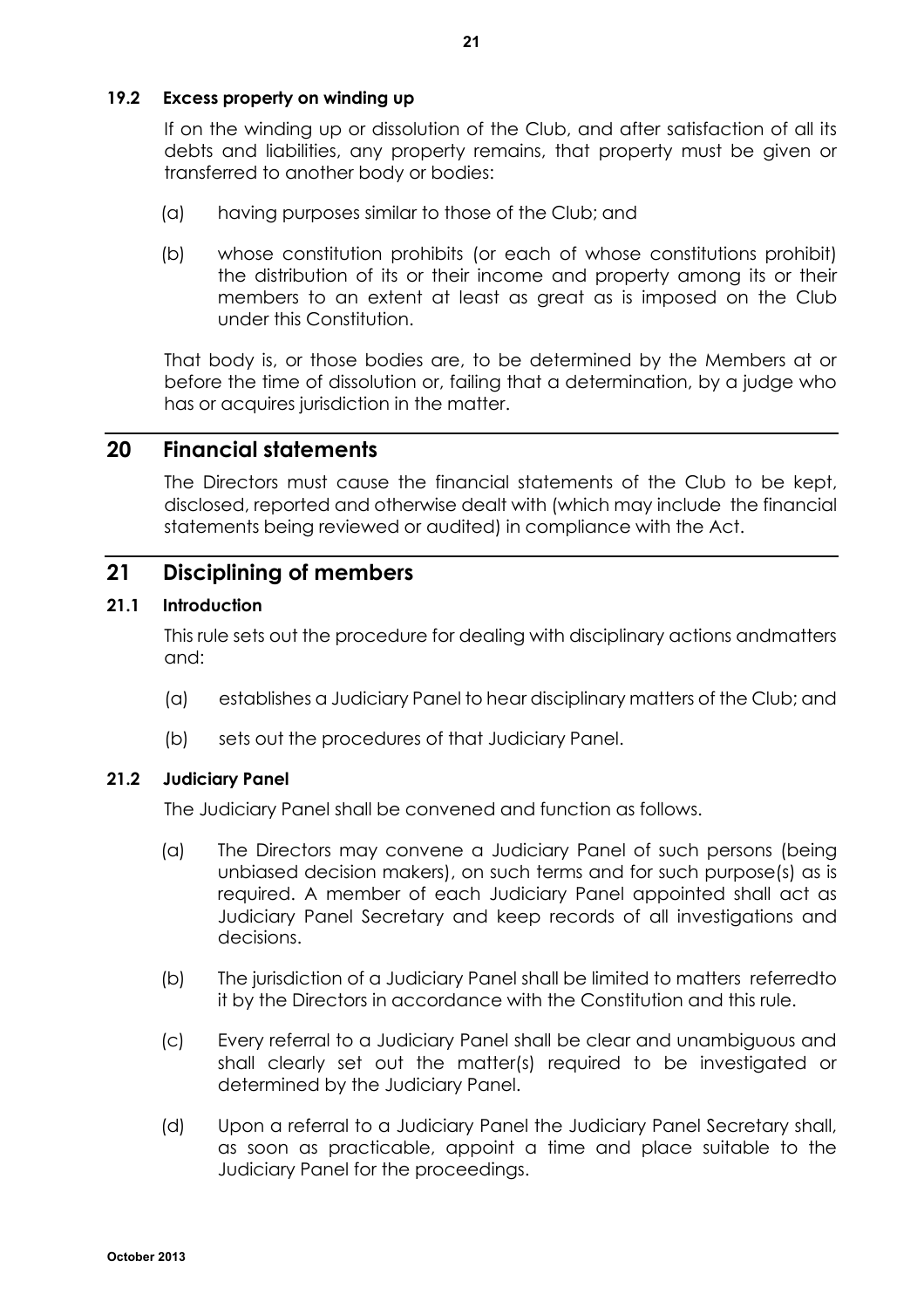- (e) A Judiciary Panel shall conduct any referral to it within such reasonable time as the Directors direct, provided always that a concerned person may apply for an adjournment by application in writing to the Judiciary Panel chairperson. Such application must be received at least 2 days prior to commencement of proceedings.
- (f) A Judiciary Panel shall have power to require the attendance of any Member or Club representative at any proceedings before it. Notice shall be given in accordance with this rule. Where a person who is required to attend, fails to attend without reasonable excuse, the Judiciary Panel may draw such inferences from that failure to attend as it considers reasonable.
- (g) The quorum for a Judiciary Panel shall be determined by the Directors.

## **21.3 Proceedings**

The proceedings of a Judiciary Panel shall be conducted as follows.

- (a) Upon receipt of a referral the Judiciary Panel may request the party or parties concerned in the referral appear before it. Such request shall be in writing either delivered personally or in appropriate cases by post or facsimile or email to the appropriate address or facsimile number of the party or parties concerned. The Judiciary Panel shall inquire into, or determine, the matters in question.
	- (i) A notice given by post shall be deemed to have been given on the day following the day on which it was posted.
	- (ii) A notice given by facsimile or email shall be deemed to begiven upon receipt of a confirmation report confirming the facsimile was received at the facsimile number or where the email was not confirmed undeliverable at the email address to which it was sent.
- (b) Proceedings shall take place as soon as practicable. All parties concerned shall be given at least 7 days' notice of the proceedings by the Judiciary Panel. The notice shall:
	- (i) be in writing;
	- (ii) state that the party or parties concerned are required to appear and in what capacity;
	- (iii) state the nature of the proceedings and the matters or alleged offence(s) the subject of investigation or determination, the possible penalty or penalties and the date, place and time of the hearing; and
	- (iv) be delivered in accordance with **rule 21.3(a)** above.
- (c) Persons appearing before the Judiciary Panel shall be entitled to call witnesses but must state their case in person unless the Judiciary Panel has permitted representation through an advocate. No person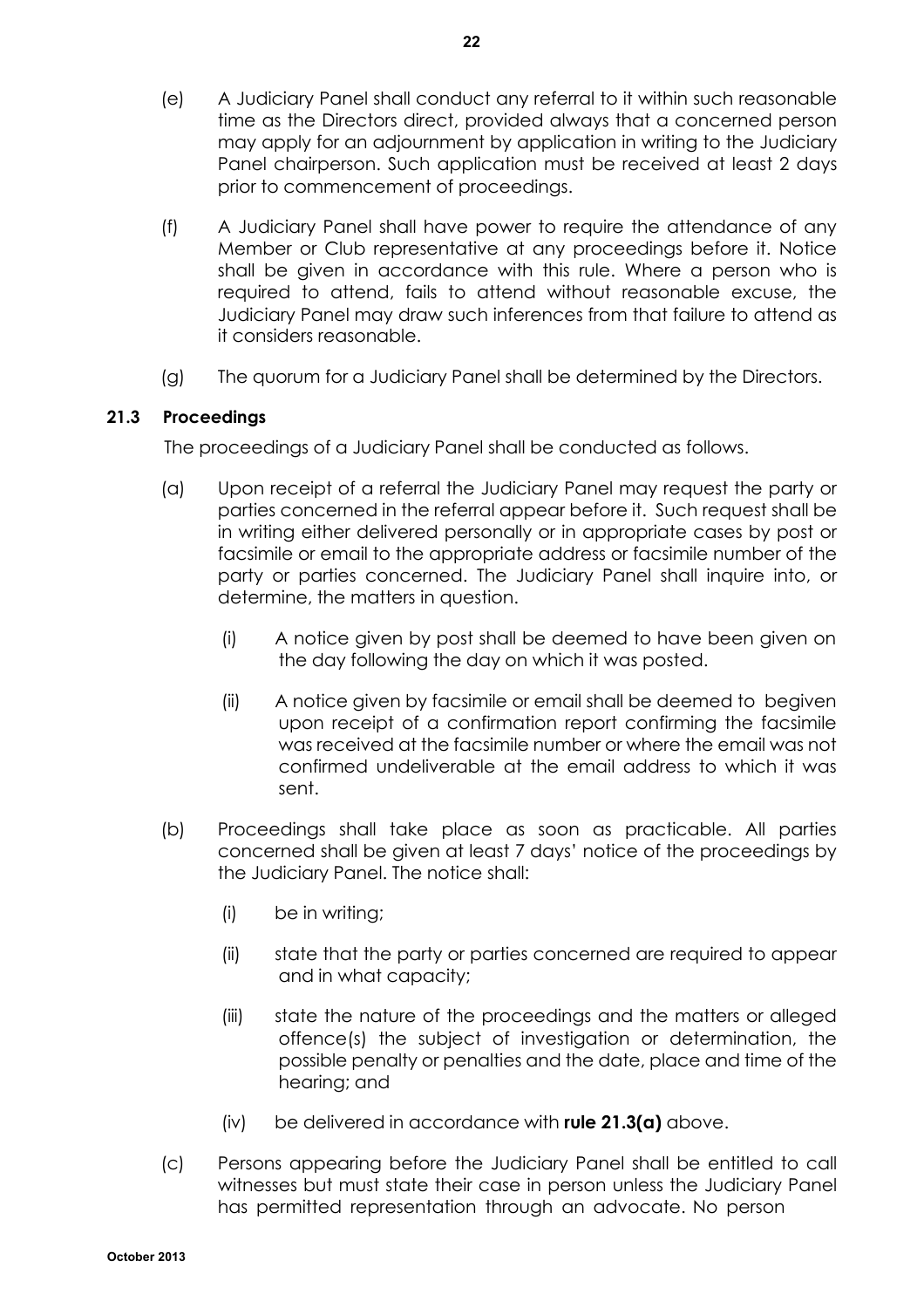appearing before the Judiciary Panel shall be entitled to legal representation as of right at the proceedings. The chairperson will consider all requests for legal representation made by a party but the decision to allow legal representation is at the sole discretion of the chairperson. The chairperson is not required to give reasons for such decision. The person appearing before the Judiciary Panel and his/her witnesses shall be given a full opportunity to be heard. In his/her absence, or in the absence of his/her witnesses, a decision may be made by default. Before making a decision in default of appearance, the Judiciary Panel must satisfy itself that the party concerned was aware of the time, date and place of hearing and had been requested to appear in accordance with this rule.

- (d) The Judiciary Panel chairperson shall announce the opening of the proceedings, stating the Judiciary Panel's authority, jurisdiction, composition and the nature and purpose(s) of the proceedings.
- (e) The procedure to be followed at proceedings shall be clearlyexplained by the Judiciary Panel chairperson. The Judiciary Panelchairperson shall state who is entitled to be present throughout proceedings during evidence and submissions.
- (f) The matter(s) the subject of proceedings shall then be read to the person(s) concerned. The body or person reporting the matter(s) the subject of the proceedings shall be given the opportunity to report the circumstances of those matter(s). The person(s) concerned will begiven the opportunity to respond to this report and present evidence and submissions as to their view of the circumstances of those matter(s). Any witnesses called by either the reporting body or the person(s) concerned will be given the opportunity to give evidence or make submissions. Witnesses may be questioned on their evidence. Evidence and/or submissions may be tendered in writing.
- (g) The Judiciary Panel will consider the evidence presented. The Judiciary Panel may adjourn the hearing if necessary, to do so. No other person shall be present or partake in any discussion with the Judiciary Panel at this time. If the Judiciary Panel finds an offence has not been committed or not proved it will advise the Directors and dismiss the charge accordingly.
- (h) If the Judiciary Panel finds an offence has been committed or proved it may impose, in its discretion, an appropriate penalty or penalties. It may also report its findings to the Directors with such recommendations as it considers appropriate. The Judiciary Panel chairperson will declarethe proceedings closed.
- (i) If a decision cannot be given immediately after proceedings, the relevant party or parties must be advised of the time and place at which the decision will be given. The decision, any penalty and notice of the person's appeal rights shall be given in writing and signed by the Judiciary Panel chairperson.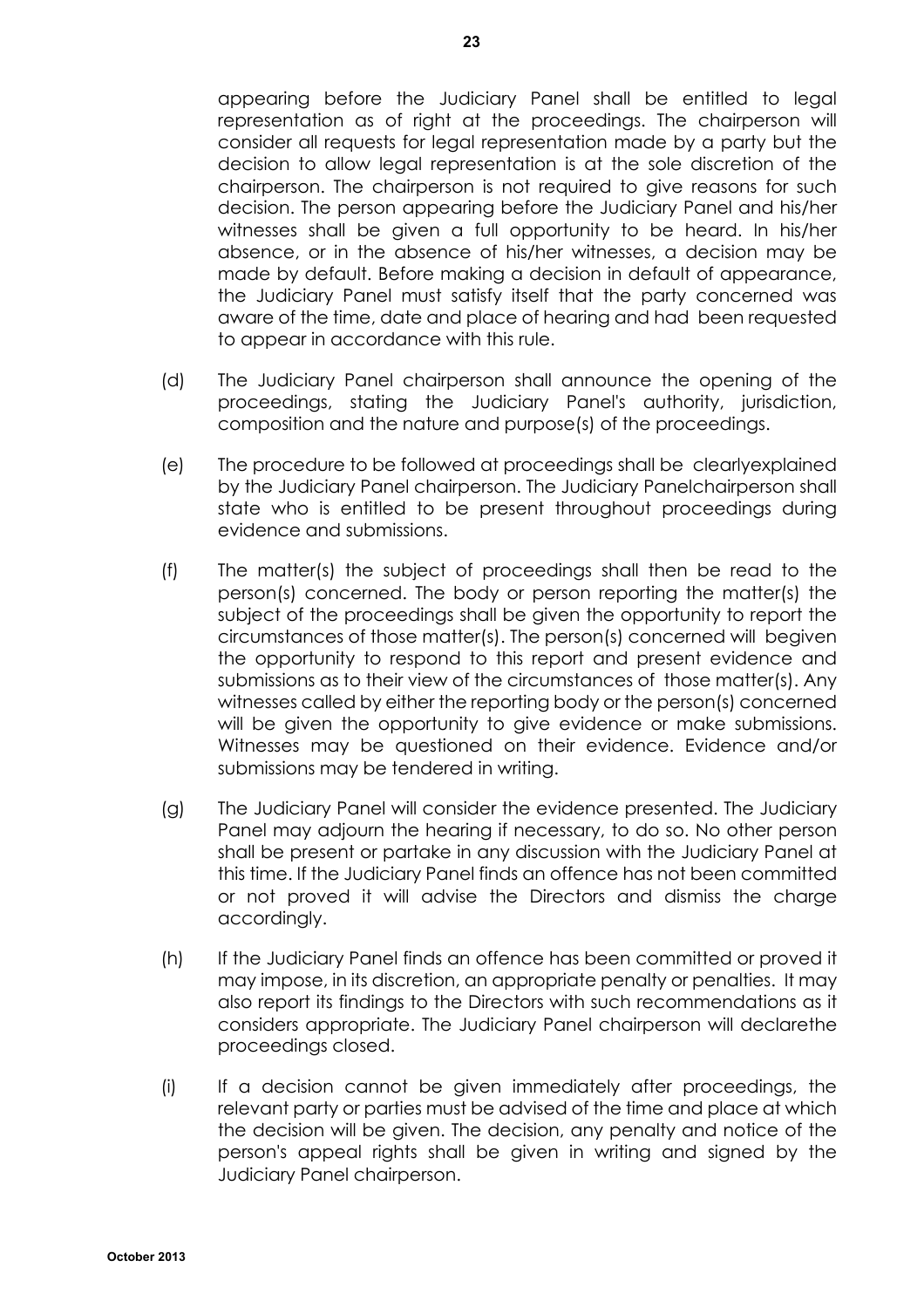(j) Every decision of a Judiciary Panel under this rule shall be conveyed in writing to the parties concerned.

## **21.4 Penalties**

- (a) Penalties which may be imposed include (but are not limited to):
	- (i) a reprimand;
	- (ii) suspension, from such activities of the Club, including but not only competition, on such terms and for such period as the Judiciary Panel thinks fit;
	- (iii) exclusion from a particular competition, activity, event or events;
	- (iv) expulsion from the Club;
	- (v) a fine, imposed in such manner and in such amount as the Judiciary Panel thinks fit, up to any maximum amount set out under the Act or related statutory regulations; or
	- (vi) such combination of any of the above penalties as the Judiciary Panel thinks fit.
- (b) During proceedings, the subject(s) of the proceedings may be suspended, on such terms and for such period as the Judiciary Panel thinks fit and shall remain under suspension unless the Judiciary Panel decides otherwise.

## **21.5 Effect of Penalty**

- (a) Where a Member is suspended under this rule, all rights and privileges of that Member shall be forfeited, either partially or completely, during the period of suspension. In the case of complete suspension, a Member shall also forfeit all Club rights during the currency of thesuspension.
- (b) Where a Member is expelled under this rule his membership of, and representation rights and privileges in, the Club shall be forfeited immediately, and membership shall cease.
- (c) There is no right of appeal against a decision of a Judiciary Panel under this rule.

## **22 Definitions and interpretation**

## **22.1 Definitions**

In this Constitution unless the contrary intention appears:

**Act** means the Associations Incorporation Reform Act 2012 (Vic). (The Act is available from the Consumer Affairs website www.consumer.vic.gov.au )

**Club** means NORTHERN FALCONS SOCCER CLUB Incorporated.

**By-law** means a by-law made under this Constitution.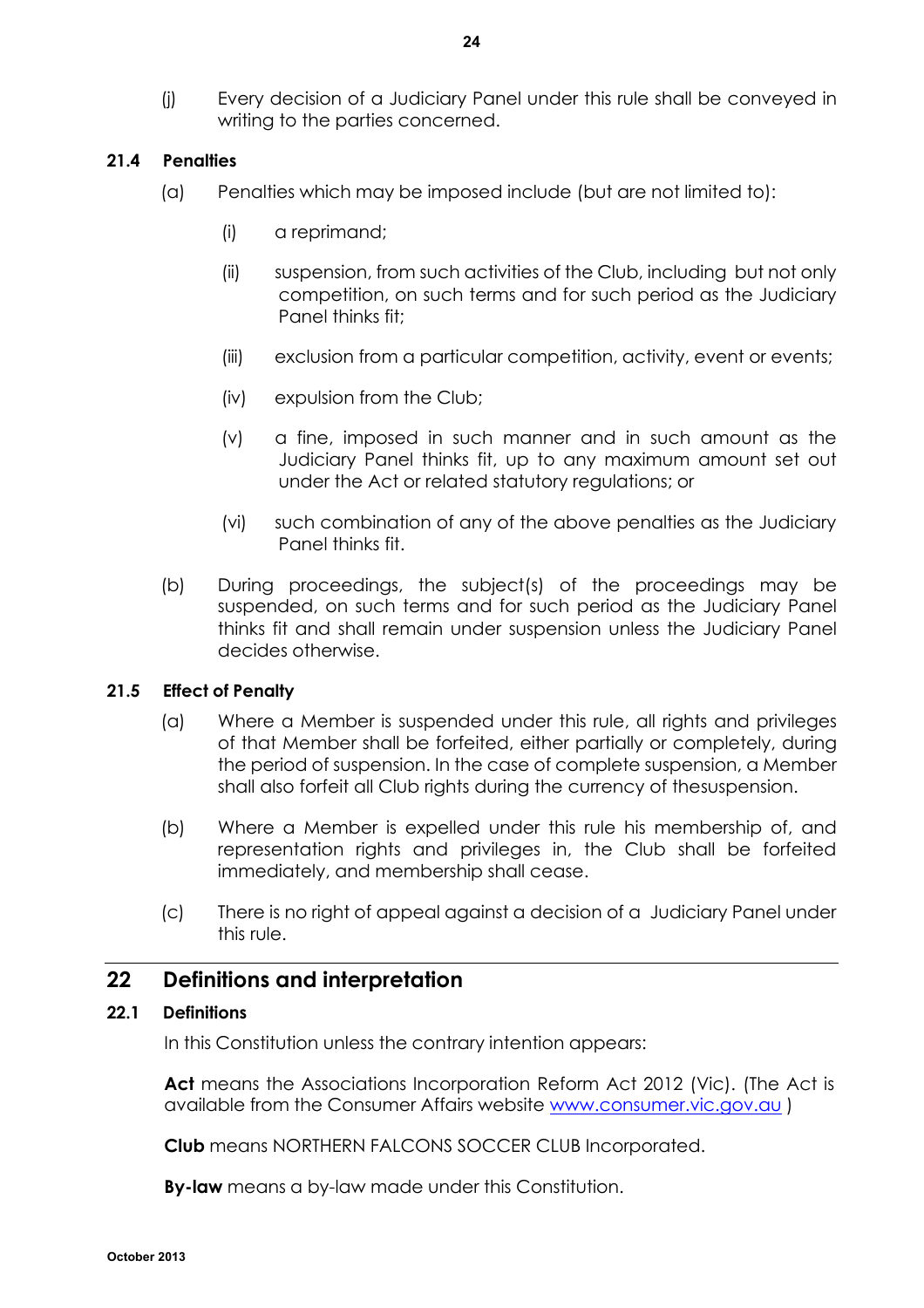**Constitution** means this constitution as amended from time to time, and a reference to a particular rule is a reference to a rule of this Constitution.

**Corporations Act** means the Corporations Act 2001 (Cth).

**Director** means a director of the Club and includes the President (and is the same as a reference to a 'committee member' or a 'member of the committee' under the Act).

**Directors** means all or some of the directors of the Club acting as a board (and is the same as a reference to the 'committee' under the Act).

**Dispute** means a dispute under this Constitution between:

- (a) a Member and another Member; or
- (b) a Member and the Club.

**FFA** means Football Federation Australia Limited ACN 106 478 068.

**FIFA** means Federation Internationale de Football Association.

**FFV** means Football Federation Victoria (FFV) Incorporated.

**Football** means "Association Football" as recognized by FIFA from time to time. To avoid doubt, at the date of incorporation of the Club or the date of adoption of this Constitution, Football includes the games of Football, soccer football, indoor or 5 a side (Futsal) Football and beach Football.

**Grievance** has the meaning given to that term in the Grievance Procedure;

**Grievance Procedure** means the procedures in the FFV Grievance, Disciplinary, Tribunal By-Law, as amended from time to time.

**Junior Member** means a player, coach or official of the Club under **rule 3.2(d)**.

**Laws of the Game** means the rules of Football referred to in the Statutes and Regulations.

**Life Member** means a person admitted as such under **rule 8**.

**Member** means a member of the Club admitted to membership under **rule 3.2.**

**Ordinary Member** means a player, coach or official of the Club under **rule 3.2(b)**.

**Patron** means any person of influence or support appointed by the Club as a Patron of the Club under **rule 8.1**.

**President** means the President from time to time of the Club.

**Secretary** has the meaning and functions accorded to that office as set out in the Act.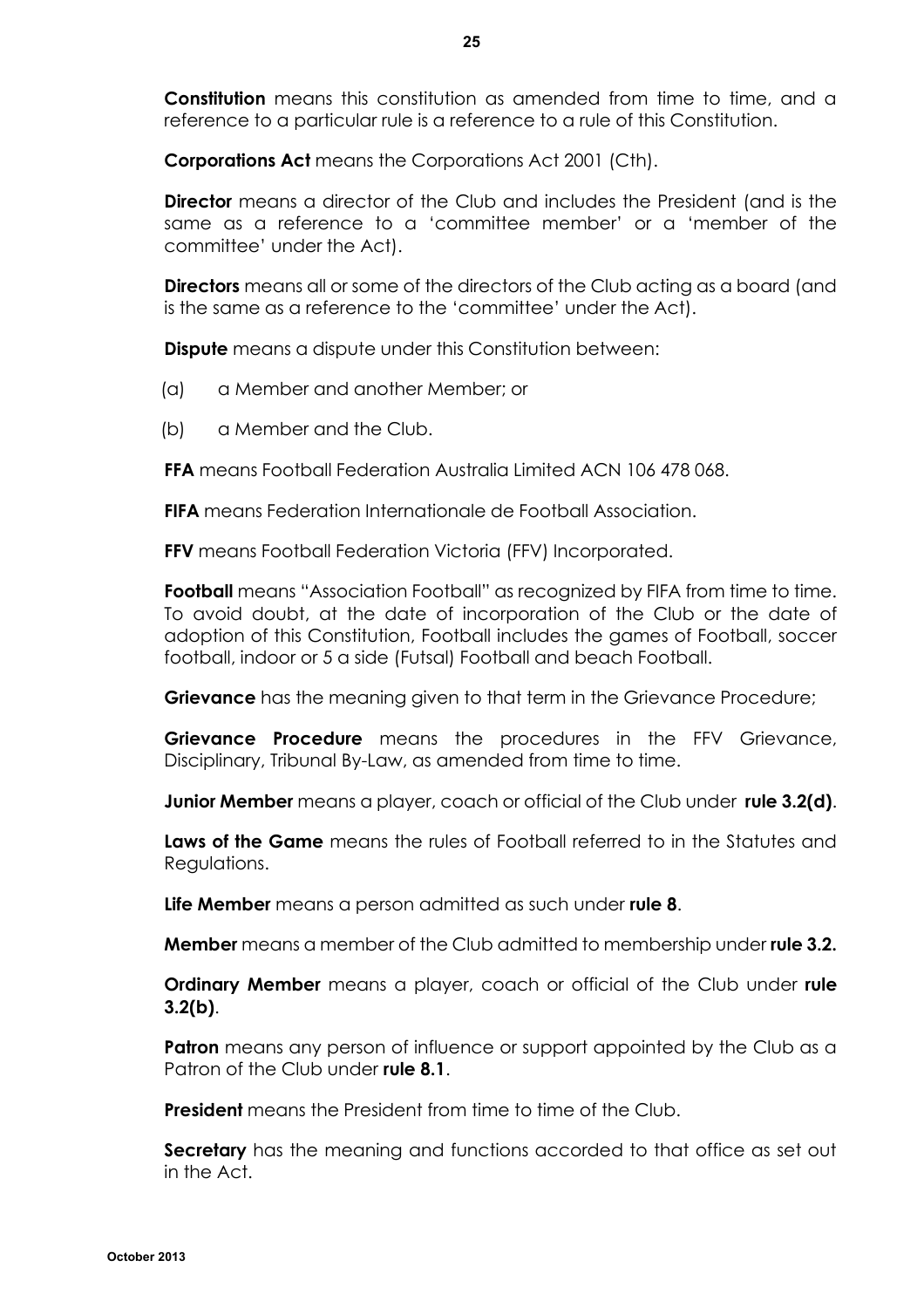**Registered Office** means the registered address of the Club from time to time.

**Registrar** has the meaning given to it in the Act.

**Social Member** means a Member under **rule 3.2(c)**.

**Special Resolution** has the meaning given to it in the Act.

**State** means Victoria.

**Statutes and Regulations** means the Statutes and Regulations of FIFA in force from time to time.

## **22.2 Interpretation**

- (a) In this Constitution:
	- (i) **(presence of a Member)** a reference to a Member present at a general meeting means the Member present in person, by attorney or by a parent or legal guardian in the case of a Junior Member;
	- (ii) (**annual general meeting**) a reference to an annual general meeting in a calendar year (for example, in 2006), is a reference to the annual general meeting required to be held by the Club in that calendar year under the Act; and
	- (iii) **(document)** a reference to a document or instrument includes any amendments made to it from time to time and, unless the contrary intention appears, includes a replacement.
	- (iv) **(precedence)** unless contrary to law or expressly stated to the contrary, in the event of inconsistency between any Statutes, Rules, Regulations, Laws, Policy or other governing document of a relevant body or bodies, the relevant governing document of the relevant body applies in accordance with the established order of precedence within the sport of football, from international, national, state and regional, down to local level.
- (b) In this Constitution unless the contrary intention appears:
	- (i) **(gender)** words importing any gender include all other genders;
	- (ii) **(person)** the word "person" includes a firm, a body corporate, a partnership, a joint venture, an unincorporated body or association or an authority;
	- (iii) **(successors)** a reference to an organization includes a reference to its successors;
	- (iv) **(singular** includes **plural)** the singular includes the plural and vice versa;
	- (v) **(instruments)** a reference to a law includes regulations and instruments made under it;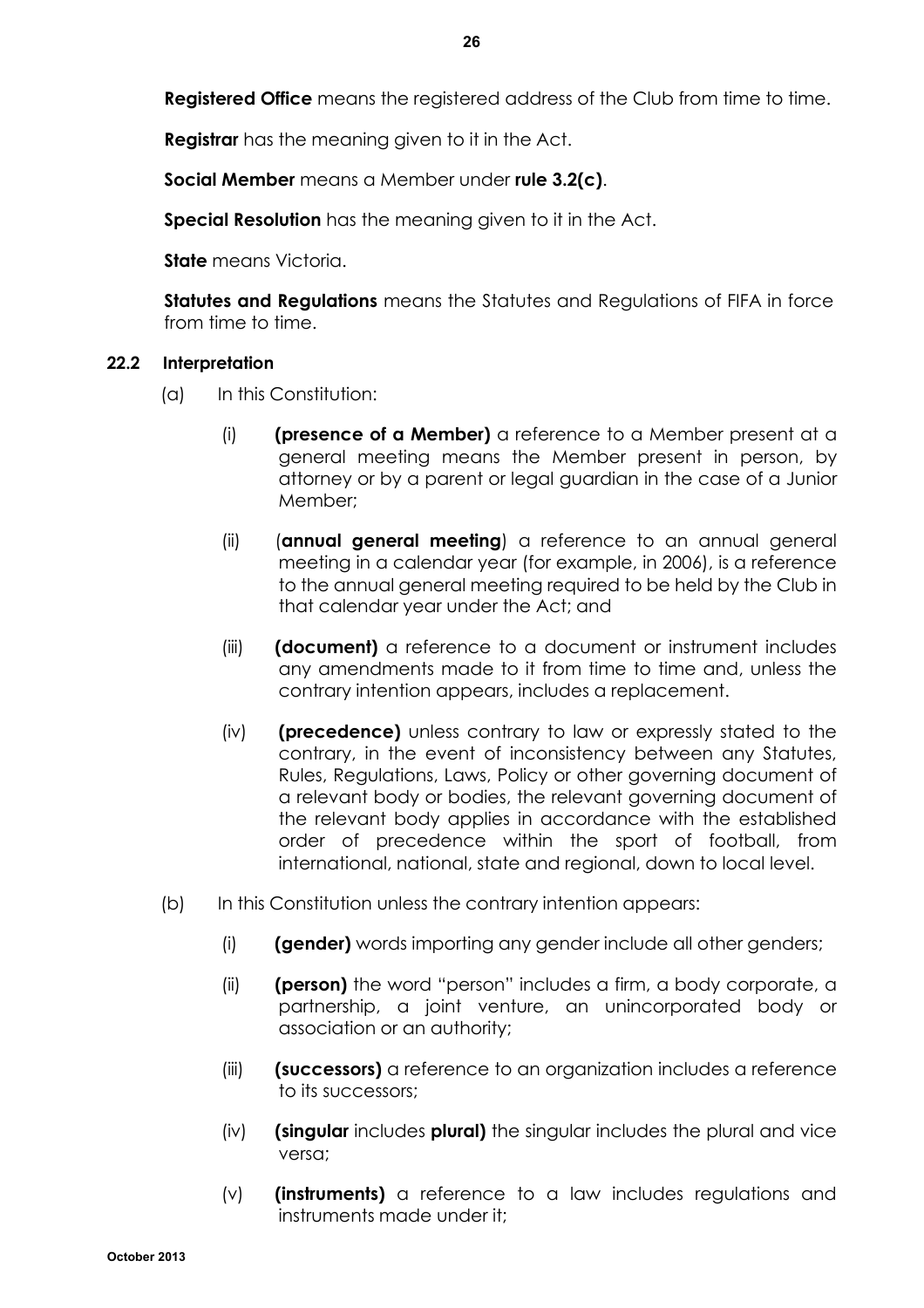- (vi) **(amendments to legislation)** a reference to a law or a provision of a law includes amendments, re-enactments or replacements of that law or the provision, whether by a State or the Commonwealth or otherwise;
- (vii) **(signed)** where, by a provision of this Constitution, a document including a notice is required to be signed, that requirement may be satisfied in relation to an electronic communication of the document in any manner permitted by law or by any State or Commonwealth law relating to electronic transmissions or in any other manner approved by the Directors; and
- (viii) **(writing)** "writing" and "written" includes printing, typing and other modes of reproducing words in a visible form including, without limitation, any representation of words in a physical document or in an electronic communication or form or otherwise.

## **22.3 Corporations Act**

In this Constitution unless the contrary intention appears an expression has, in a provision of this Constitution that deals with a matter dealt with by a particular provision of the Corporations Act, the same meaning as in that provision of the Corporations Act.

## **22.4 Headings**

Headings are inserted for convenience and do not affect the interpretation of this Constitution.

## **22.5 "Include" etc.**

In this Constitution the words "include", "includes", "including" and "for example" are not to be interpreted as words of limitation.

## **22.6 Powers**

A power, an authority or a discretion reposed in a Director, the Directors, a Sub-Committee, the Club in general meeting or a Member may be exercisedat any time and from time to time.

## **22.7 Purposes**

A reference in this Constitution to purposes is the same as a reference to "objects" or "objects and purposes" or "statement of purposes" under the *Associations Incorporation Act 1981* (Vic) (in this clause, "Previous Act") or in the administration of the Club under the Previous Act.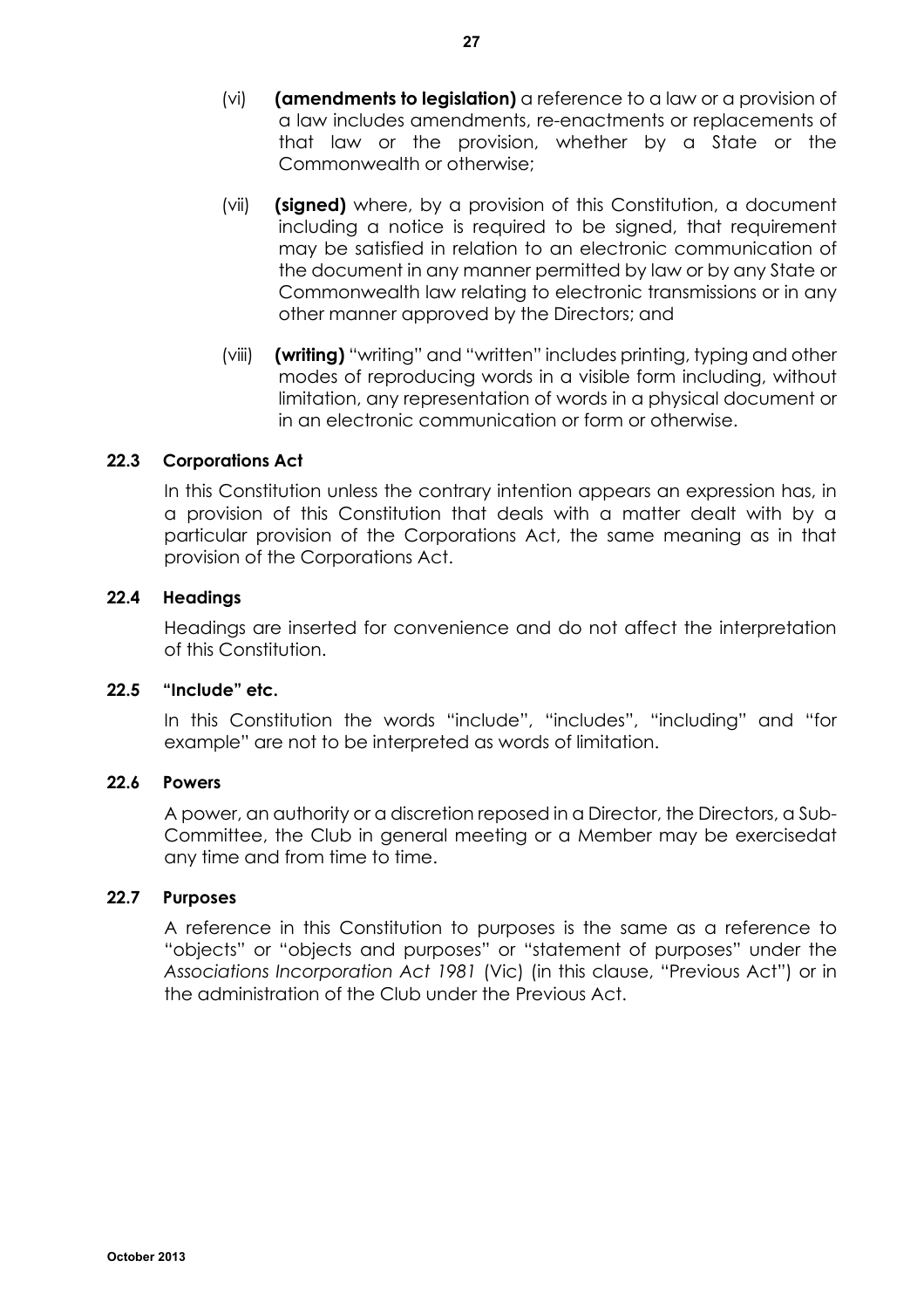## **APPENDIX 1 – APPLICATION FOR MEMBERSHIP OF NORTHERN FALCONS SOCCER CLUB INC**

## **(for use when the applicant is not self-registering via the approved FFV registration system (online or otherwise) or if otherwise required by the Club)**

I,…………………………………… , of....................................................... apply to become a (*name*) (*address*)

member of ................................................................................................................Incorporated (*name of Club*)

I agree to be bound by and observe the following (for the time being in force and applicable to me as a Member of the Club or a registered participant):

- (a) this Constitution;
- (b) the Laws of the Game;
- (c) the Statutes and Regulations and those of the By-Laws expressed to apply to or in relation to Members;
- (d) the Statutes and Regulations and the constitutions and by-laws of FFA and FFV as enforced from time to time;
- (e) the FFV Codes of Behaviour and Rules of Competition, as amended from time to time; and
- (f) the FFA Code of Conduct, as amended from time to time.

…………………………… Signature of applicant

Date …………………….

If the applicant is under 18 years of age, I acknowledge and agree the applicant's grant of membership is subject to the applicant's agreement (and, to the extent it is applicable, my agreement) to be bound by and observe the constitution, rules, regulations, statutes, by-laws and codes set out above.

…………………………… Signature of Parent/Guardian (if applicant under 18 years)

Date …………………….